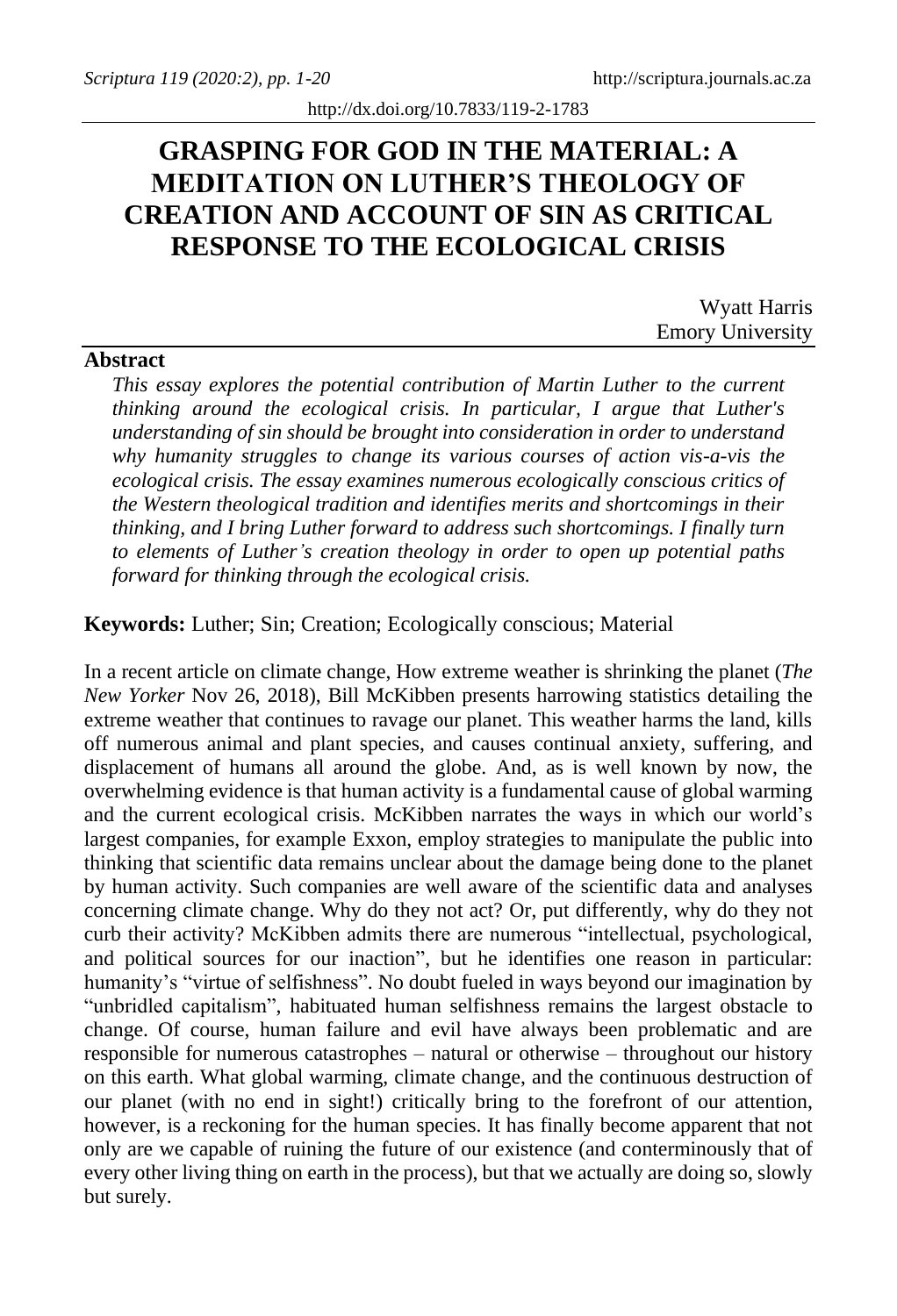I draw attention to this piece from *The New Yorker* not only because it highlights the most recent details of the situation for a general audience, but more importantly because McKibben zeroes in on an acute issue that plagues humanity and stunts enforces our activity: our selfishness. We will not act for positive change because we are selfish, willfully so! Not only are we selfish, but we have habitually sedimented this selfishness over the course of our entire existence as a species. Many of us are so wrapped up in ourselves that we willingly (or unwillingly!) remain in ignorance of the situation. To make matters worse, if we finally are fortunate enough to have an epiphany and realise the critical nature of the climate crisis, we often move towards despair. For one thing, nature is often beyond our scale of comprehension. <sup>1</sup> For another, structural resistance from governments, companies, and the upper-class, present apparently insurmountable obstacles. The latter groups continue to pursue economic growth and technological development at the expense of those who have no access to it, as well as in willful ignorance of the destruction such pursuits wreak on those who will not benefit. No wonder we despair.

How do we go about undoing our habits and start changing ourselves and our actions, so that we might begin to effect the necessary changes to fight climate change? Most of what we do in this regard, whether as individuals or collectively, remains deeply challenging work and often seems small in the grand scheme of things. Our individual and collective efforts are miniscule relative to the massive scale of structural, global capitalism, or more neutrally, to the radical technological interconnectivity in which we are located. It seems like we cannot ever keep up. Moreover, someone or some group always has a take, a protest, a solution, or a critique. In light of this situation, this essay's attempt at an analysis of humanity's plight is no different, but an attempt must be made. McKibben calls for "solidarity and coordination on a global scale". He believes "the possibility of swift change lies in people coming together in movements large enough to shift the Zeitgeist". These suggestions are surely correct. The problem is, how does this process even begin? Where do we start? Before we answer that, however, we need to dig a bit deeper and examine an issue lying behind our activity and inactivity. We need an account of the origin of both our selfishness and despair before we begin to change the *Zeitgeist*, or, in more familiar language, our collective self-consciousness.

The story that human beings are selfish and ignorant, and have caused much damage as a result of habituating such vices, and thus turn to despair when change seems impossible, is one which was told in a theological vein by Martin Luther more than 500 years ago. Luther, of course, was not the first theologian to ruminate on this problem, though, as I hope to demonstrate, his analysis is unique. For Luther, our sin is nothing other than our selfishness. Human beings are sinful, through and through. In fact, our status as sinners goes back to the very origin of our species. 2 In what follows, I examine Luther's account of sin and the law-like grip it holds over our lives, in order to offer a theological response to the great ecological crisis of our time. I will argue that in his account of sin Luther identifies the precise issue of why we are unable to effect change, and that his diagnosis of the situation at the theological level presents a possible path

<sup>&</sup>lt;sup>1</sup> Kant's analysis of the sublime in *Critique of the power of judgment* notwithstanding.

<sup>&</sup>lt;sup>2</sup> Whether a literal origin such as religious-historical accounts like that found in the book of Genesis, or an emerging coming-to-be of our species through the process of evolution, matters little for the point Luther argues.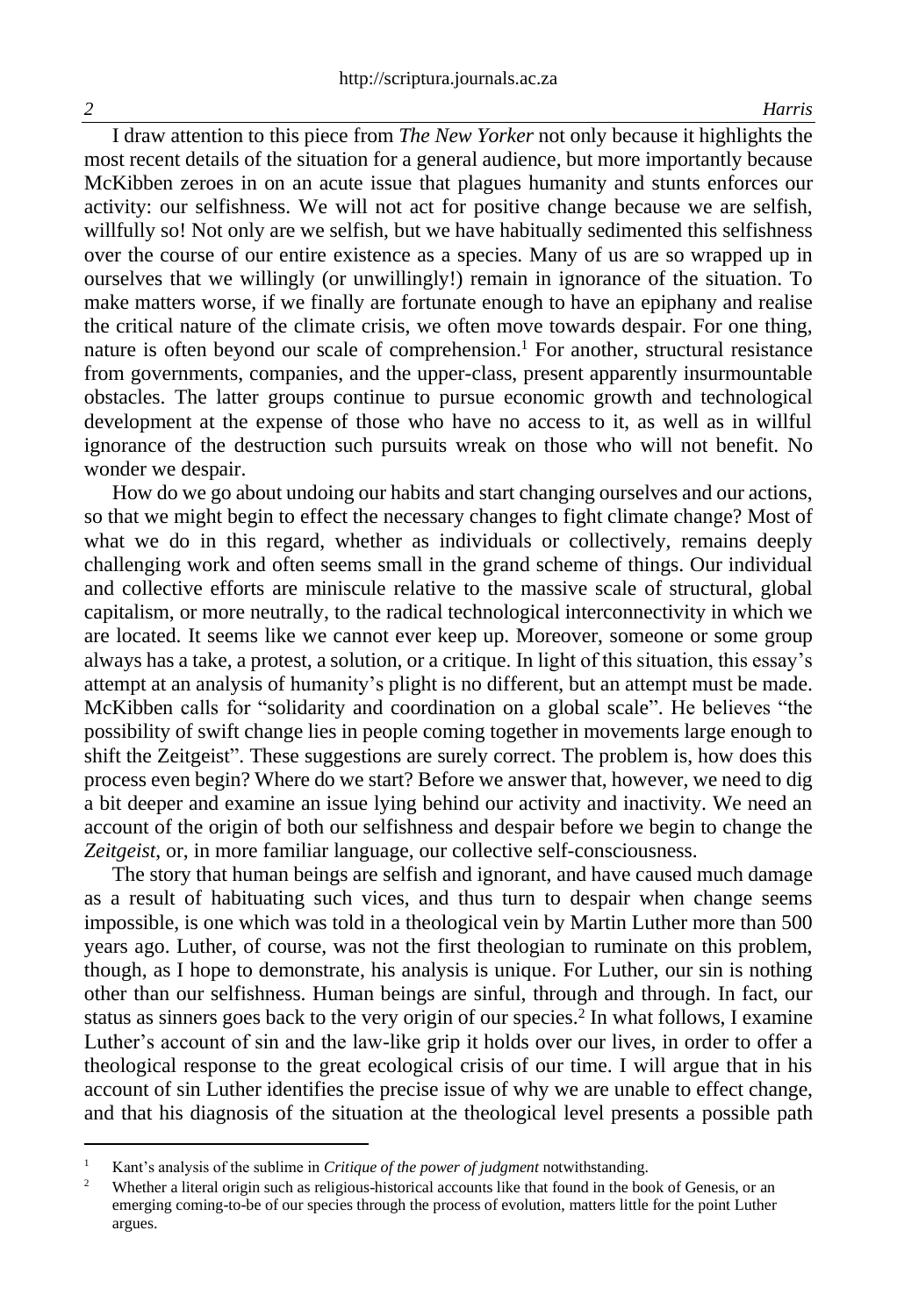forward for the necessary change in our collective self-consciousness which is adequate to address an issue as large as climate change. The argument that Luther's proposal on the theological level is worthy of consideration stems in part from my own growing dissatisfaction with the increasingly repetitious ways ecologically informed theological discourse addresses the crisis. As will hopefully become apparent in my analysis, Luther's intervention is crucial, because the necessary, deep changes of our collective self-consciousness for addressing the crisis are in fact not being made, but the same criticisms and solutions are repeated again and again. The criticisms – critiques of anthropocentrism and dualism in theology, to name two of the most important, which will be unpacked in more detail below – and proposed solutions are not in themselves wrong. Luther, in fact, would agree with many of them! However, such ecologically informed thought often misses the problem at the deepest theological level: humans are sinners through and through and thus cannot make the changes necessary without the agency and Word from a graceful God. As a result, far from stifling human action from the start – a critique all-too-often directed at  $\lim_{h \to 0} 3 -$  Luther's account of sin and grace provides the separation humans need from their own selves, individually and collectively, in order to be freed and reoriented, thus allowing them to then take new steps to shift the *Zeitgeist*.

This argument will proceed in three steps. Because Christian theology in its classic Western expression has been largely blamed for creating the conceptual space and habits out of which the ecological crisis has emerged, a theological response from a classical Western theologian (Luther) might appear an odd place to turn. First, then, I examine the charges the ecologically conscious perspective levels at Christianity. This will make evident the novelty of Luther's intervention, for we will see that, though he too made similar accusations against the tradition, the standard critique from the ecologically informed religious perspective hits the wrong target at the deepest theological level. Deepening the analysis of the latter, I next present Luther's account of sin. This is the heart of the paper and involves some extended exposition of Luther's texts. Finally, I briefly turn to Luther's theology of creation to offer a few hints of how we could utilise it as a constructive resource for shifting the *Zeitgeist*. Luther's account will appear just as provocative today as it did in his own context. Now, however, as we grow desperate, perhaps the great reformer deserves a second look. Recognising with McKibben that the reasons for, and solutions to, our crisis are many, I must state at the outset that I limit my analysis to one such reason, the role of theology.

# **Criticism at the source of the crisis 1: Problems in Western Christianity**

Regarding the ecological crisis, one way in which religious reflection and theology often respond, is to identify the problems, and then bring the issues before our consciousness so as to effect their change. In order to do this, theology creates new concepts and explores new territory. The latter involves wisely engaging in dialogue with other disciplines, most importantly the sciences of biology, physics, and other related fields and subfields. Science certainly moves religion to reconsider many of its inherited

Accusations of "quietism", for example.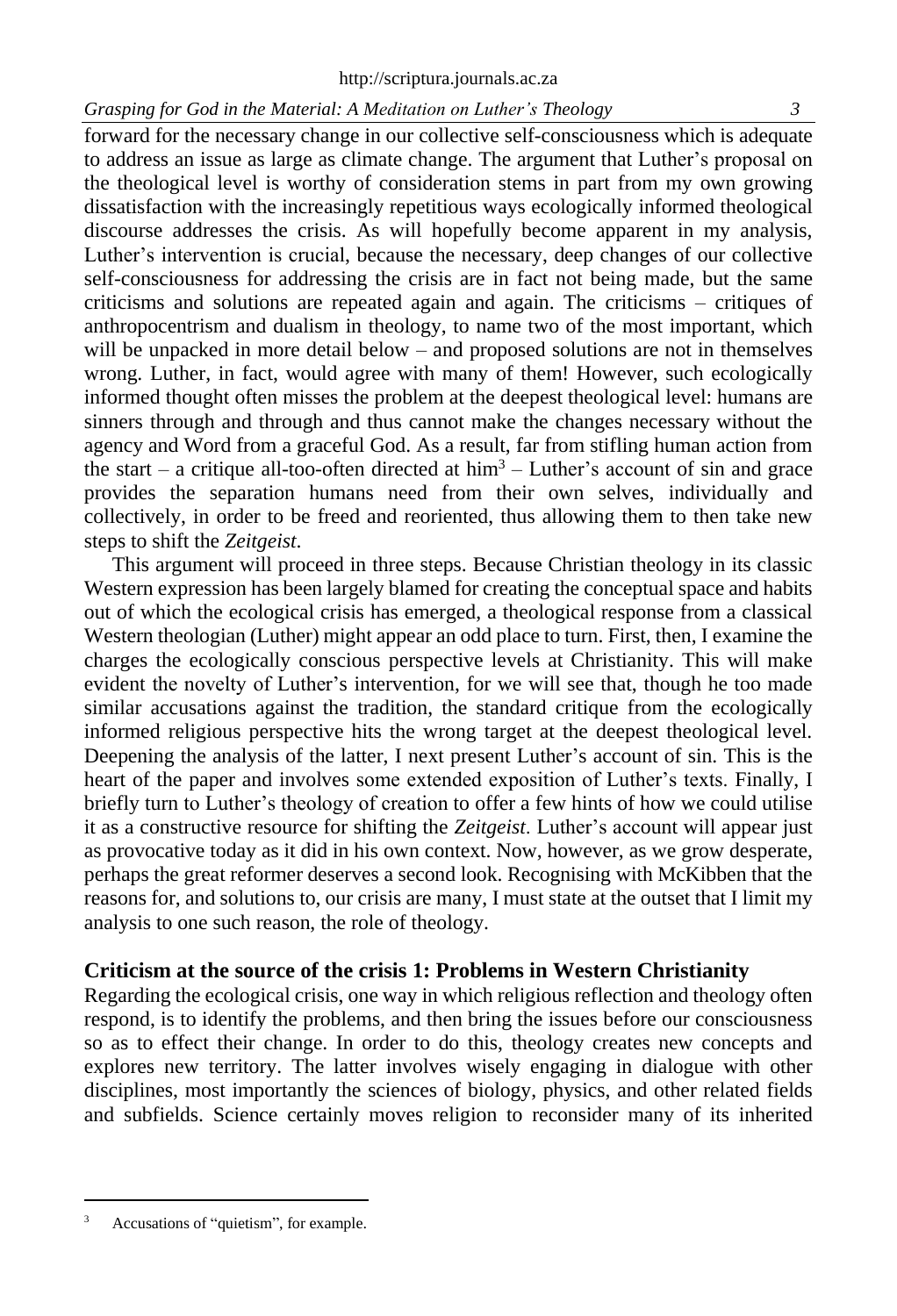assumptions.<sup>4</sup> Theology also looks backward into its history for other voices and texts that might provide help;<sup>5</sup> in the process, standard texts and thinkers too are mined for any conceptual aid they might offer the present.

In his pioneering 1967 article, The historical roots of our ecologic crisis, Lynn White Jr. (White 1967:1203-1207) turns to the life and thought of St. Francis to aid the reshaping of our consciousness. White's article was the bombshell that startled the West into examining the causes that led to the ecological crisis. In it he argues that scientific and technological advances in the West, fueling humanity's desire to dominate nature, grew naturally out of a matrix of thought thoroughly revolving around the human being. This matrix is none other than the doctrinal and moral teaching of Christianity, centred as it is on Jesus Christ, the God-man. This focus on Jesus only affirms what White sees as the major problem: the Judeo-Christian teaching that humanity is the apex of creation. Made in the image of God, human beings mirror God's own transcendence over nature, thus opening the way for domination and mastery over it. White's accusation that Christianity's extreme anthropocentricism<sup>6</sup> is primarily responsible for the crisis, precipitated a scramble to rethink Christianity's legacy in relation to creation, the earth, and science. As noted above, if a reversal of the trends is even possible, White must seek other conceptual frameworks. He turns to St. Francis, who embodied humility toward nature and levelled the creaturely playing field: human beings are not special, but equal with all other living beings. We can grasp the radicality of Francis' thought, but we must abandon dualistic notions of the God-creature relation and adopt another model: immanence and a "pan-psychism of all things animate and inanimate" (White 1967: 1207). White claims that Francis ultimately had to fail because Christian orthodox thinking has (and already had!) so permeated the Western mind that resources for change cannot be sought there.

Though evolutionary biology presented an alternative paradigm for reconsidering the God-creation relation well before White's trenchant critique, it was White who provocatively opened the door for a significant renewal of theological attention to creation. His precise reading of the extent to which various church doctrines led to irresponsibility toward, or more drastically, damage of, creation is debatable, but the hints for change he set forth in 1967 remain the core of theological reflection on the ecological crisis. A few more voices will be sampled at random here. Building on themes latent in White's work, Rosemary Ruether, a Catholic and feminist theologian, traces the problem further by drawing attention to the parallel between the subjugation of women and that of nature. Because the female is historically associated with materiality, man as the rational animal is seen as superior. When this is the case, a "male-defined point of view" predominates, and the trajectory of Western politico-scientific-religious thought develops in this vein, leading in the end to "the nightmare" of the ecological crisis (Ruether 1993:20). In this sense, following Reuther, women may not be subject to the

<sup>4</sup> Of course, one can cite Copernicus' and Darwin's breakthroughs in cosmology and biology (evolution) respectively as two major examples of this.

<sup>&</sup>lt;sup>5</sup> For a recent, powerful retrieval of Luther himself on this score, though for slightly different reasons than my own utilisation of him, see Cynthia D. Moe-Lobeda (2002:73-99).

<sup>&</sup>lt;sup>6</sup> According to White: "Especially in its Western form, Christianity is the most anthropocentric religion the world has seen" (1967:1205). As a result, Christian practice "not only established a dualism of man and nature but also insisted that it is God's will that man exploit nature for his proper ends" (ibid.).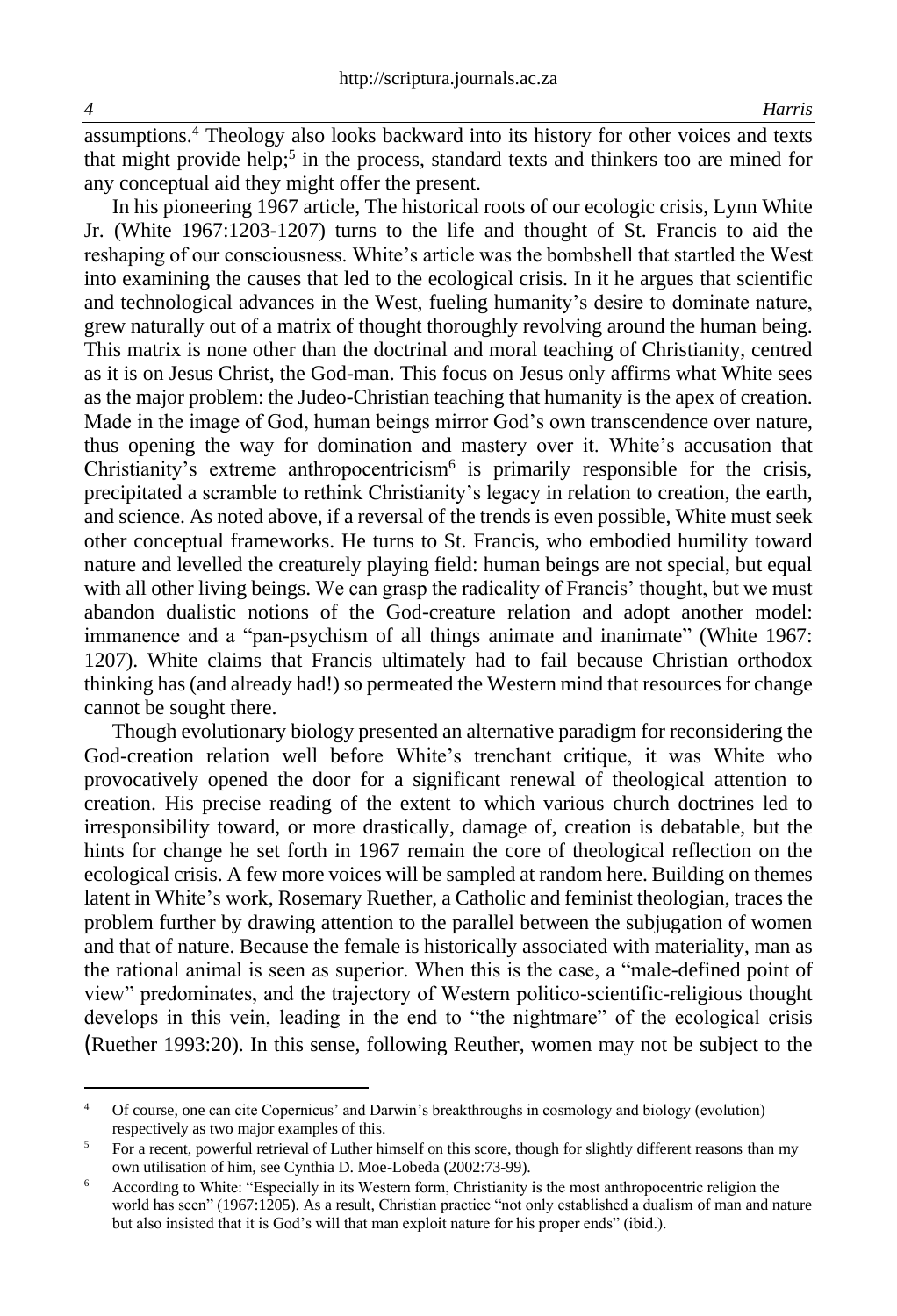same sin of selfishness.<sup>7</sup> Like White, Ruether seeks ways of changing consciousness: human consciousness is that which emerges out of nature – it is "the place where nature itself becomes conscious" (Ruether 1993:21). All species, according to Ruether, are interconnected and on the same plane, and God is simply the immanent source and energy of all life in its continual emergence and process. No dualism here! To reflect natural processes we must act justly in a deeply interconnected material reality. The earth, not some out of this world transcendence, needs to become the focus of our consciousness.

Irish systematic theologian Anne Primavesi, in her expansive work on Gaia science,<sup>8</sup> argues that humanity's differentiation from all other living species is very hard to grasp. Evolution and Gaia science have essentially proven that human beings are organisms which evolve with their environment just as all other species do.<sup>9</sup> Thus, in tandem with insights from White and Ruether, Primavesi's maxim for human activity is as follows: do our concepts and practices, "through a positive conjunction of sacred, technological and political power, sustain reverence for, and so safeguard the living systems which form our communities? Or negatively, do they continue to sanction violence against any of them?" (Primavesi 2000:15). For Primavesi, theology *is* the science of the earth, and all knowledge of God thus emerges from our co-evolution with the living organism (Gaia) that is the planet (2000:20). Thus, how we treat the earth, since we evolve with it, determines the justice that future evolutions will inherit; we act justly vis-à-vis God and creation when no violence is done to either. Whites' and Ruether's concerns are expressed in this non-anthropocentric logic. We must improve the world by our own efforts, as our actions directly impact all other living species in our co-evolving environments, including God. The world is one fragile but dynamic becoming with an open future. To connect this back to McKibben's call to action: what we do with, and how we treat, our environment determines the future of our planet, species, and, yes, our relationship with God. God is immanent, so we will either live in fear of the unknown, of the fragile and dangerous dynamic becoming that is God, or vis-à-vis the latter, we will proceed justly, by developing habits of non-violence.

Finally, theologian Gordon Kaufman goes so far as to challenge theological thinking in an awakened age to rid itself of all concepts of a personal God altogether. For Kaufman, the thought-systems of Judeo-Christian-Islamic theology inevitably allied themselves with the personal God Yahweh, who won the battle over-against the Canaanite deities which were fully intertwined with natural processes and seasonal cycles of the earth. Like White, Kaufman sees in Western monotheism the disassociation of humanity from nature, due to God's demand that reverence for anything other than the divine moral law promotes idolatry. Because of this – as science and technology advance in the West, both of which are fully dependent on the natural order and our understanding of it – our worship of God as personal lawgiver and conversation-partner only widens the gap between humans and nature. This is because our god-concepts are

<sup>&</sup>lt;sup>7</sup> For more on this, and for a critique of the claim that sin is fundamentally "pride" (selfishness), see the helpful analysis of Serene Jones (2000:49-68, 94-125).

<sup>8</sup> Seen most fully in Anne Primavesi (2000).

<sup>9</sup> "The first surprise then, of a Gaian perspective, is that on the basis of our physical components, we cannot … draw a convincing line between plants and animals, or between our lineages and those of other living organisms" (Primavesi 2000:16).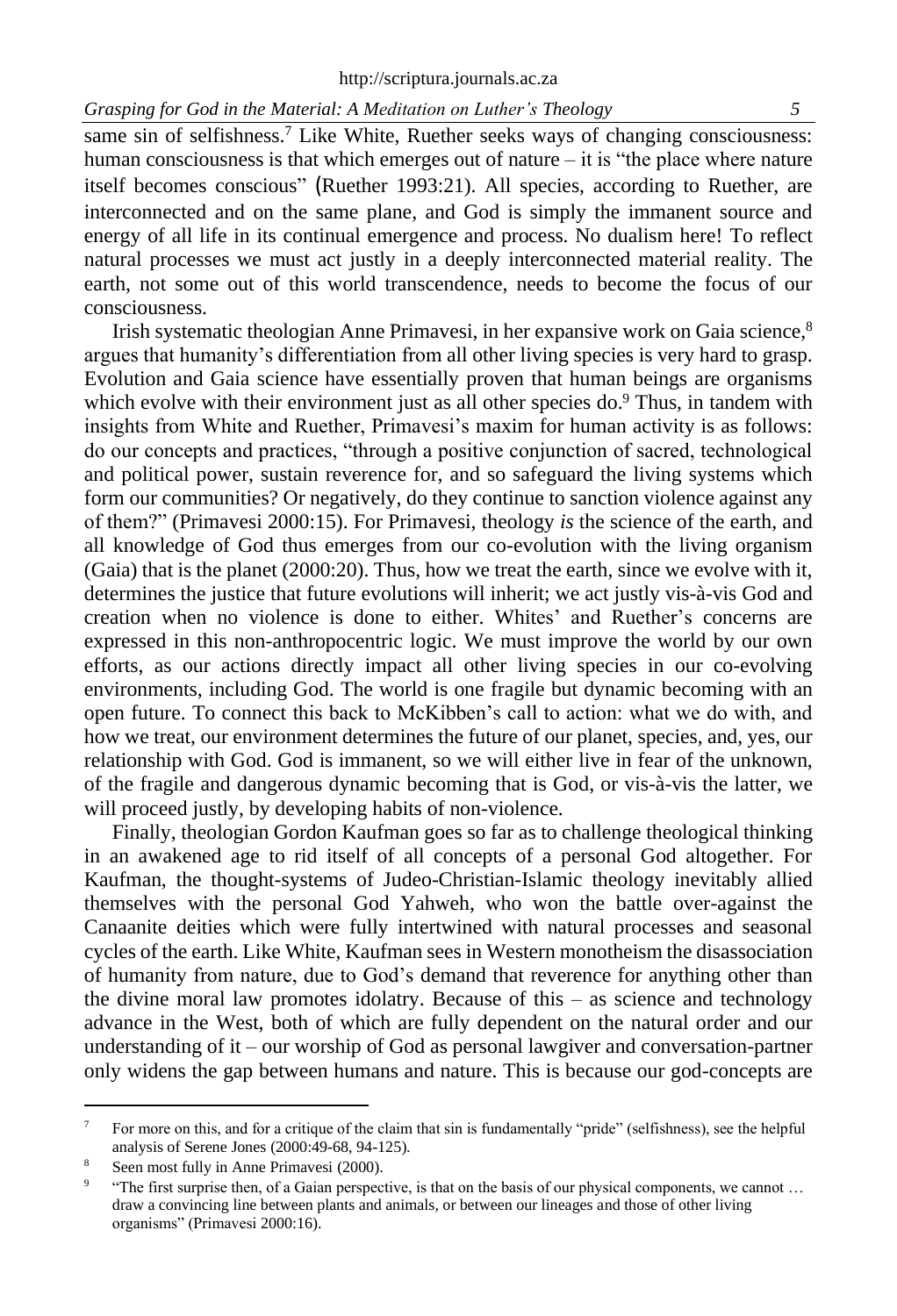human concepts, and as a result we anthropomorphise deity. Kaufmann thus calls on humans to abandon anthropomorphic god-concepts in order to overcome our anthropocentrism and to imagine afresh god-concepts learned from our experience of nature and ecology. Scientific truths, such as that of evolution, demand this. We must respond to this challenge "in appropriately creative ways" and "devote ourselves to bringing about the more humane and ecologically rightly ordered world to which we all aspire" (Kaufman (2000:22-27). Hence Kaufman's own depiction of God as "Creativity" in his final works  $10$ 

We can sum up this section by identifying these various authors' common concerns and proposals for altering the resultant inherited consciousness. Orthodox Christianity bequeathed to the Western world a framework with humanity at its centre. Because humanity is understood to be in the image of God, the transcendent creator, the moral lawgiver and all-powerful judge, humans mirror such transcendence, and dominate the natural world as a response. Humanity's concern in this paradigm is to worship and do the will of God. Since God is transcendent, the focus of our attention is on pleasing a God who is not necessarily found in nature. An immediate consequence results when *man* is understood to be *the* image, so all creatures other than the male species are inherently inferior. In such a hierarchy's different iterations of dualistic thought (male//female, spirit//matter, etc.), care for the earth and supposedly "inferior" species falls by the wayside. We pursue our own agendas to the neglect of all else. This plays out in our concern for salvation from the material and our apparent right, as masters over nature, to accumulate economic wealth or political power. Thus, we need ways of deconstructing such deeply rooted thought patterns and new resources for moving forward. If we do not, we will continue to harm both the earth and its living species, including ourselves. The thinkers alluded to above propose new concepts and turn to other discourses (primarily the sciences) in order to bring about the necessary change.<sup>11</sup>

There is much to learn from the continually expanding discourse on ecology and theology. For our purposes here, however, this discourse's crucial (and correct) insight is its location of the root of our problems in Christianity's anthropocentrism. Problematic notions of transcendence, projected dualisms and hierarchies, and unjust aspirations of progress centred on the human species as fulfillment of all reality, all result from such a distorted conceptual matrix. As a species we simply cannot continue within that framework. The consequences have been duly noted. And to return to this paper's original claim, this anthropocentric framework is found at the root of our selfishness. Or, perhaps more incisively put: our selfishness is the root of our anthropocentric framework. Luther would certainly agree: the extreme selfishness of the human species,

<sup>10</sup> See especially Gordon D. Kaufman 2004 and 2006.

<sup>11</sup> Of course, I realise that there are myriad other voices worth paying attention to, but space limits the sampling. The critiques and themes such voices all share, are indeed captured in my small sampling. I would, however, like to note two significant discourses not included in my sampling: the biblical scholars and the poets, mystics, and contemplatives. Many biblical scholars have returned to the biblical text to examine them from an ecological perspective. This is done in many ways: attention is given to the general theme of creation; individual biblical figures and authors are examined for their particular ecological voices; and perhaps most interestingly, the perspective of the earth itself is speculated on. Alternatively, the poets, mystics, and contemplatives offer rich resources for a completely different style of envisioning humanity's relation to nature, God, and all other living beings. Extended contemplation of nature, or meditational practice, among other things, yield alternative ways for imagining the world and our place within it.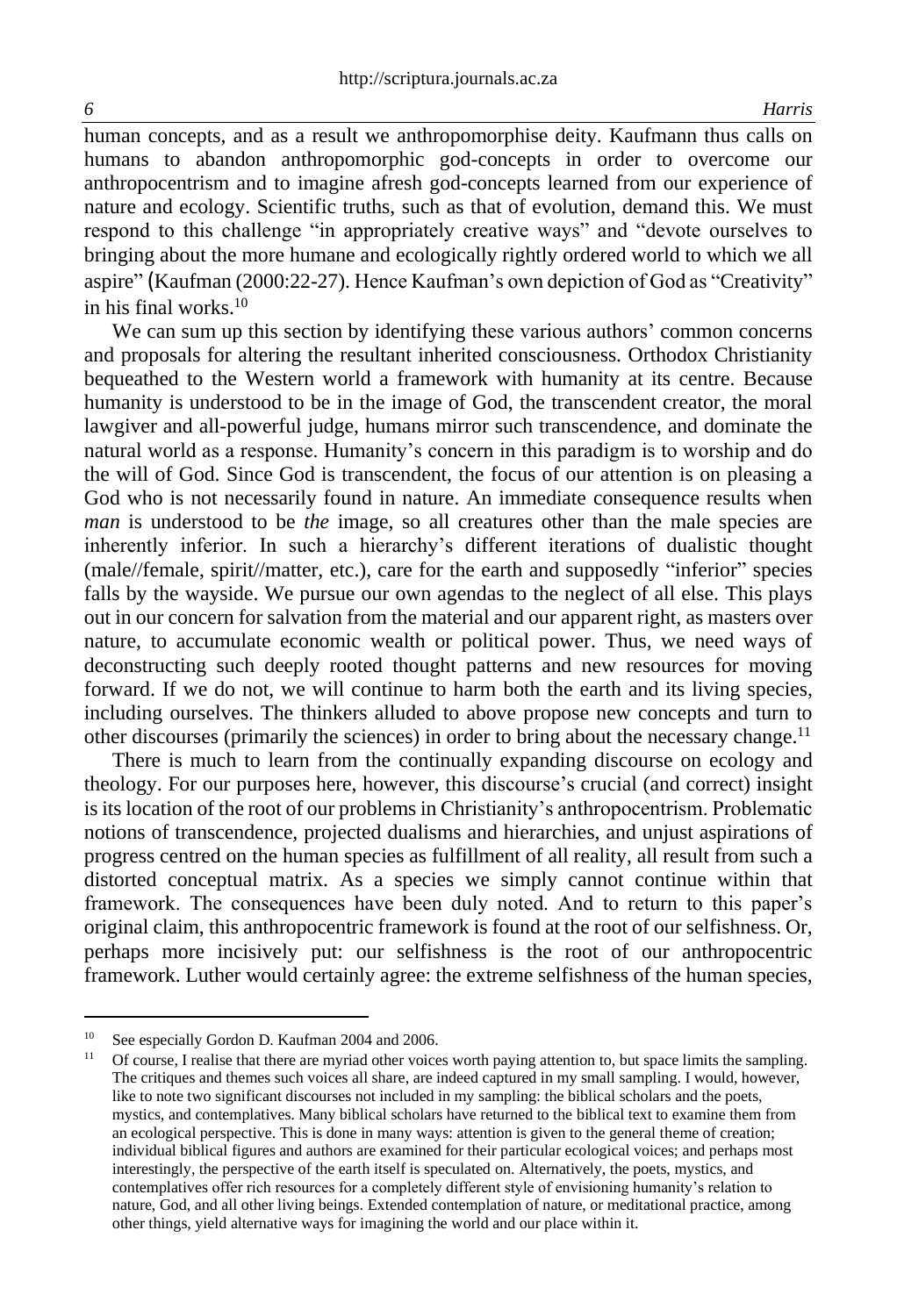a consequence of anthropocentrism, $12$  is the major problem. This anthropocentrism is *sinful*. All the horrifying consequences that result, are *sins*, and must be judged accordingly. The great sin of the Western world is that we have made it all about us.<sup>13</sup> For Luther, however, this diagnosis is only half-correct. In fact, the missing half is far more serious. The problem, Luther thinks, is not with Christianity per se; rather, the problem is with a particular iteration of Christianity, distorted by our sinful nature, seen most clearly, for example, in the influence of Aristotle over Western theology's standard account of theological morality. To see why this is so, we now turn to Luther's account of sin.

# **Criticism at the source of the crisis 2: Luther** *Luther on the sinful state of humanity*

From the beginning to the end of his theological career, Luther maintained the notion that the actions of human beings, without the justifying grace of God that comes *ab extra nos*, are thoroughly sinful. I will look at two early texts of Luther's to elucidate this idea. In his 1517 Disputation against scholastic theology (Luther 1957), Luther proffers his position (which would henceforth remain basically unaltered) on sin, theological anthropology, and the God-creature relation. In thesis four, he states that "man,<sup>14</sup> being a bad tree, can only will and do evil (Cf. Matt. 7:17-18)" (Luther 1957:9). As a consequence, humanity does not have a free will to choose between different routes of action, and, more seriously, our wills are in fact totally corrupt: "without the grace of God the will produces an act that is perverse and evil" (Luther 1957, theses 5 and 7). Because of sin, the human will is "inevitably evil and corrupt" (Luther 1957:10, thesis 9). These fundamental theses open up wider problems. The problem with a corrupt and evil will, is that "Man is by nature unable to want God to be God. Indeed, he himself wants to be God, and does not want God to be God. To love God above all things by nature is a fictitious term, a chimera, as it were. This is contrary to common teaching" (Luther 1957:10, thesis 9). It is not that we are incapable of doing any good works whatsoever; the point is rather that, being sinful by nature, the works we actively do, are disoriented from the outset. Our prospects look rather dim at this point, but Luther continues, telling us that hope for humanity "does not grow out of merits, but out of suffering which destroys merits" (Luther 1957, thesis 25). If humans are indeed to undertake any action that is good or just, they will only be able to do so by the grace of God which kills and re-creates the will.<sup>15</sup> For this process to happen, "nothing precedes

<sup>&</sup>lt;sup>12</sup> Luther does not speak of "anthropocentrism" per se; however, as we will see below in various works, Luther offers similar arguments against what we understand today as anthropocentrism.

<sup>&</sup>lt;sup>13</sup> This charge transcends the topic of this paper and equally should be made regarding the West's colonialism and imperialism, among other things. Of course, the ecological crisis, capitalism, imperialism, colonialism, and so on, are intricately related.

<sup>&</sup>lt;sup>14</sup> When quoting Luther directly, I will adopt his use of the German "mensch" as rendered in English as "man" in the American edition of his works, as representational of humanity.

<sup>&</sup>lt;sup>15</sup> Luther often situates the death of the will, i.e., the human subject, in conjunction with death and resurrection in baptism: "Baptism, then, signifies two things – death and resurrection, that is, full and complete justification … This should not be understood only allegorically as the death of sin and the life of grace, as many understand it, but as actual death and resurrection. For baptism is not a false sign" in *Luther's works 36: Word and sacrament II* (1959: 67-68). For more on the reality of the death and resurrection of the sinner beyond mere allegory, and also beyond mere transformation of the will, see Gerhard O. Forde (1990:1-19).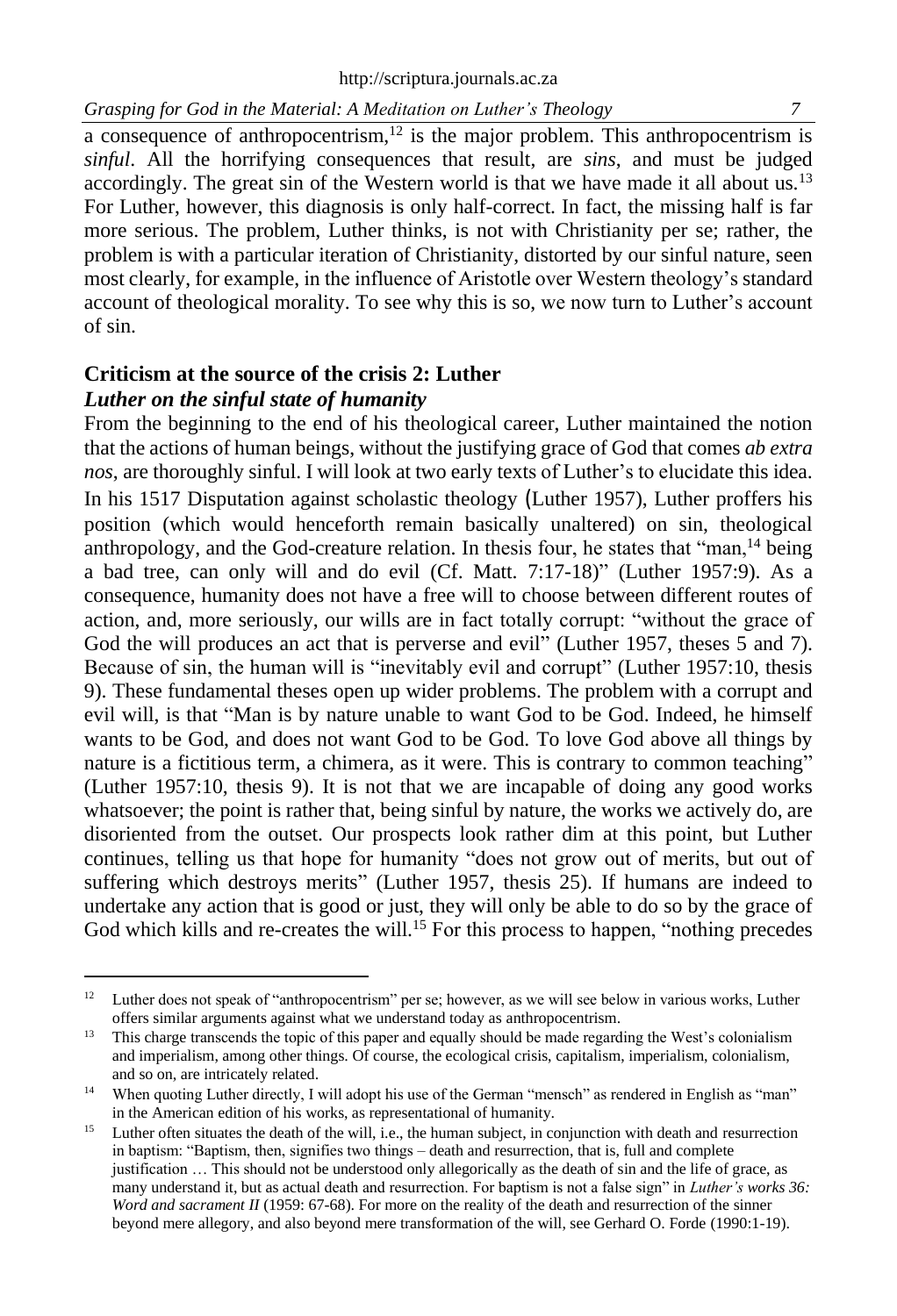grace except indisposition and even rebellion against grace" (Luther *LW 31*:11, thesis 30). Thus, human nature is totally corrupt due to sin. Whatever they do, outside of grace, humans can do nothing good. A bad tree only produces bad fruit, and as bad trees, humans cannot do anything that might prepare for grace, or that might merit God's favour. Without reference to the vertical dimension of our existence before God, human moral capacity for goodness on the horizontal plane always remains relatively good, or just, depending on the historical, cultural, and social context and the latter's prevailing standards of goodness and justice. These contexts are, however, often in conflict with each other.

This is a dreadful picture of the state of the human being. Against all common sense, Luther then lays down two of his most well-known theses concerning the human will and ethical behavior. Thesis 40: "We do not become righteous by doing righteous deeds but, having been made righteous, we do righteous deeds. This is in opposition to the philosophers." (Luther *LW* 31:12). Thesis 41: "Virtually the entire *Ethics* of Aristotle is the worst enemy of grace. This is in opposition to the scholastics." (Luther *LW 31*:12). The target here is Aristotle's opposite position: "so too we become just by doing just acts, temperate by doing temperate acts, courageous by doing courageous acts" (Aristotle 2014:238). What Luther opposes, is the human tendency to make something of oneself, or, as Aristotle says, "performing" (Aristotle 2014:238). Common sense, however, tells us that the habitual performance of kind deeds over time solidifies an inherent kindness in the person who performs the kind deeds. This is the development of virtue.<sup>16</sup> The same habit-forming process occurs with evil deeds. But due to our corrupt nature, habitual actions do not allow us to make anything of ourselves, especially not positively in the direction of the good. How then, do we ever perform a good deed, or identify an action as good? By grace. However, since our will is evil, grace must free us from our own selfjustification and self-analysis. Grace is that divine favour of God that constitutes our being relative to God as good, and thus, under such favour, our works become good. It is not that God now does our works for us; rather our works are declared "just" or "good" by God as God now sees us in the image of Jesus Christ.<sup>17</sup> Indeed, "The grace of God is never present in such a way that it is inactive, but it is a living, active, and operative spirit." (Luther *LW 31*:13*,* thesis 55). Luther claims that the human will neither is oriented toward the good, nor that such a faculty exists neutrally in human subjects prior to willing and choosing courses of action. Such a faculty would be static, inactive, yet should somehow be able to move a person to act.<sup>18</sup> Luther denies the existence of such a faculty. There is no priori faculty in humanity that corresponds to something like "the good", let alone God. Thus, when we act, we do not imitate God, nor act as God's image. In this sense, we could say, regarding critiques of hierarchy and transcendence in section 1 above, that here we see implicit in Luther's thought a similar criticism of human self-

<sup>&</sup>lt;sup>16</sup> This is beside the point here, but it is nonetheless worth pointing out that virtue ethics is inherently circular. Do we not need virtues inherently in order to perform virtuous acts to begin with? Yet development of a virtuous being requires the habitual, repetitive practice of forming a virtuous self.

<sup>&</sup>lt;sup>17</sup> For a systematic treatment of the difference between grace and work, where the two concepts are thoroughly distinguished, i.e., where grace is not a power that *does work* but instead is that concept that tells us how God now sees us favourably in Christ, see Eberhard Jüngel (2014:168-198).

<sup>&</sup>lt;sup>18</sup> Such as that supposedly inherent virtue in the human subject that is a priori oriented toward the good, i.e., the virtuous habit.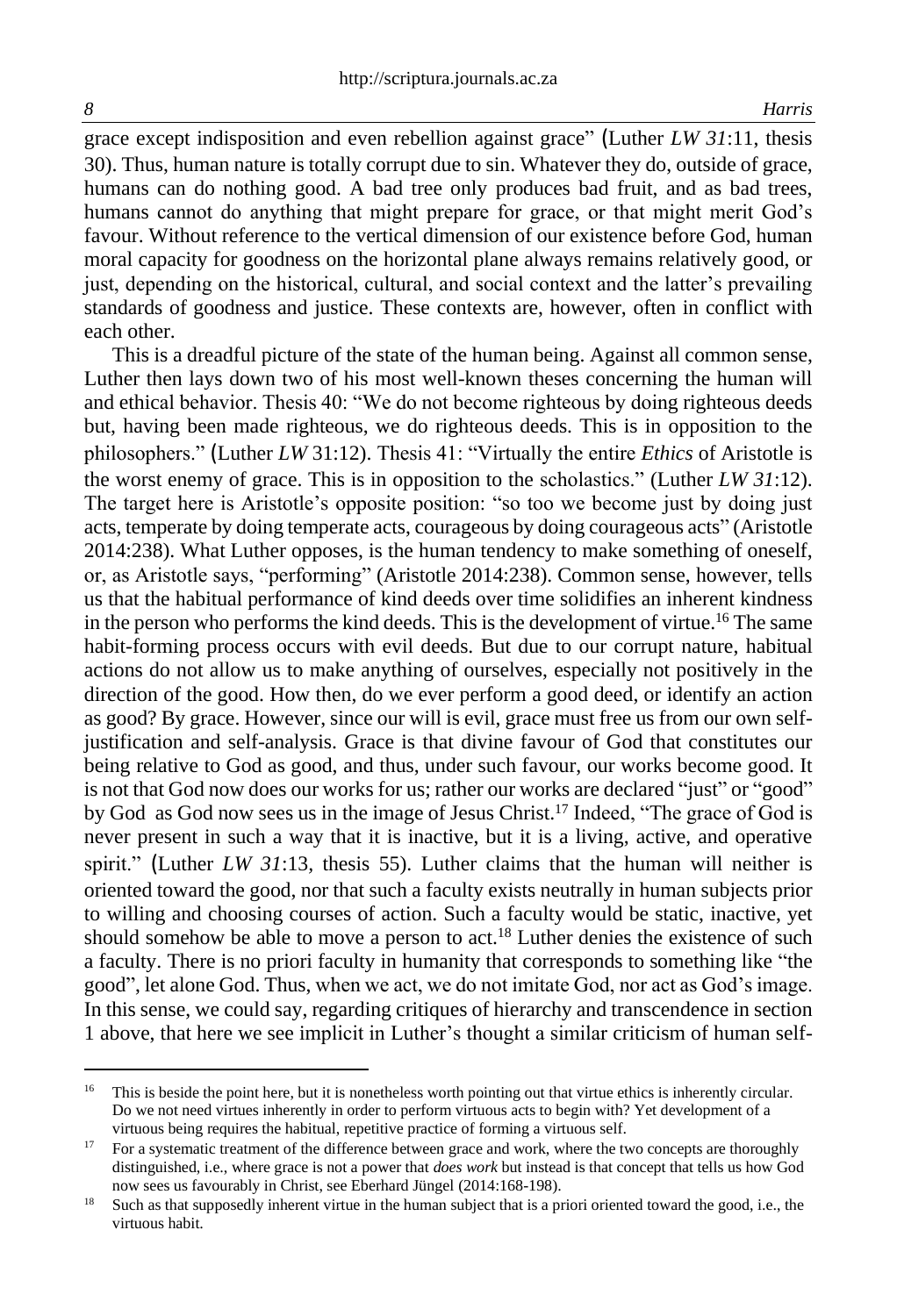transcendence hypothetically oriented to, or participating in, God's own transcendent essence. When we propose it in our own image, inevitably it reflects our distorted will.

Luther goes on to say that without grace, humanity is incapable of fulfilling God's law. Whether this is God's revealed law (the Torah, for example), or the existential law of the conscience, Luther argues that "a good law will of necessity be bad for the natural will" (Luther *LW 31*:14, thesis 70). In fact, the law and the will are incompatible. Again upbraiding common sense, Luther states that, "The law makes sin abound because it irritates and repels the will" (Luther *LW 31*:14, thesis 74). The law does not presuppose that humans can live up to it. Instead, the law's job is to reveal sin. Luther suggests that without the grace of God, our obedience to the law only signifies that we obey it for our own advantage, whatever that may be (Luther *LW 31*:14, thesis 78). If the law only reveals sin, it condemns us; thus, "condemned are all those who do the works of the law" (Luther *LW 31*:14, thesis 79). Since this is the case, Luther dramatically asserts that humans hate the law. How could they not hate something that consistently condemns? Of course, we would prefer to have a free will and so choose how to act. But this is exactly what we do not have. For this reason, again, Luther states that only the grace of God in Jesus Christ "makes justice abound" (Luther *LW 31*:14, thesis 75), and that "grace as a mediator is necessary" in order for us to be right with God and love God and the neighbour accordingly. God's grace is necessary because God alone is not bound by the law. Loving God and loving the neighbour, are acts contrary to our disposition and nature; thus, to actually love God, we must "hate oneself and … know nothing but God" (Luther *LW 31*:15, thesis 95).

Luther adds to the above picture in his Heidelberg disputation (1518), where he states with more clarity: "Free will, after the fall, exists in name only, and as long as it does what it is able to do, it commits a mortal sin. Free will, after the fall, has the power to do good only in a passive capacity, but it can always do evil in an active capacity" (Luther *LW 31*:40). Luther clarifies that the human doing of good works happens only as a result of a prior passivity. This means that God mercifully declares the goodness and justness of humans which then frees them to do a good and just work. God relieves our entrapment in our own self-consciousness. Without God, we have no way of knowing whether our works are good or just. Relative to God, humans are purely passive creatures. From our side we do not relate positively to God in any way. Our existence is not by nature oriented toward God or some abstract principle of "the good". Commenting on this latter idea, Luther parallels contemporary criticisms of transcendence: "That person does not deserve to be called a theologian who looks upon the invisible things of God as though they were clearly perceptible in those things which have actually happened (Rom. 1:20)" (Luther *LW 31:40*). What Luther is criticising here, are anthropocentric (not anthropomorphic!) notions of the God-creature relation. Because our wills are so corrupt, our God-concepts are too. We cannot help but project God's being falsely, in our own image, or according to what or whom we wish God to be. But this simply posits a false notion of transcendence, as noted above. Prior to the reception of grace, we only project false notions of God (transcendence), of whatever notions these end up being: God as male, God as female, God as tyrant, God as the abstract "Good", God as process, God as the world, God as humanity, etc.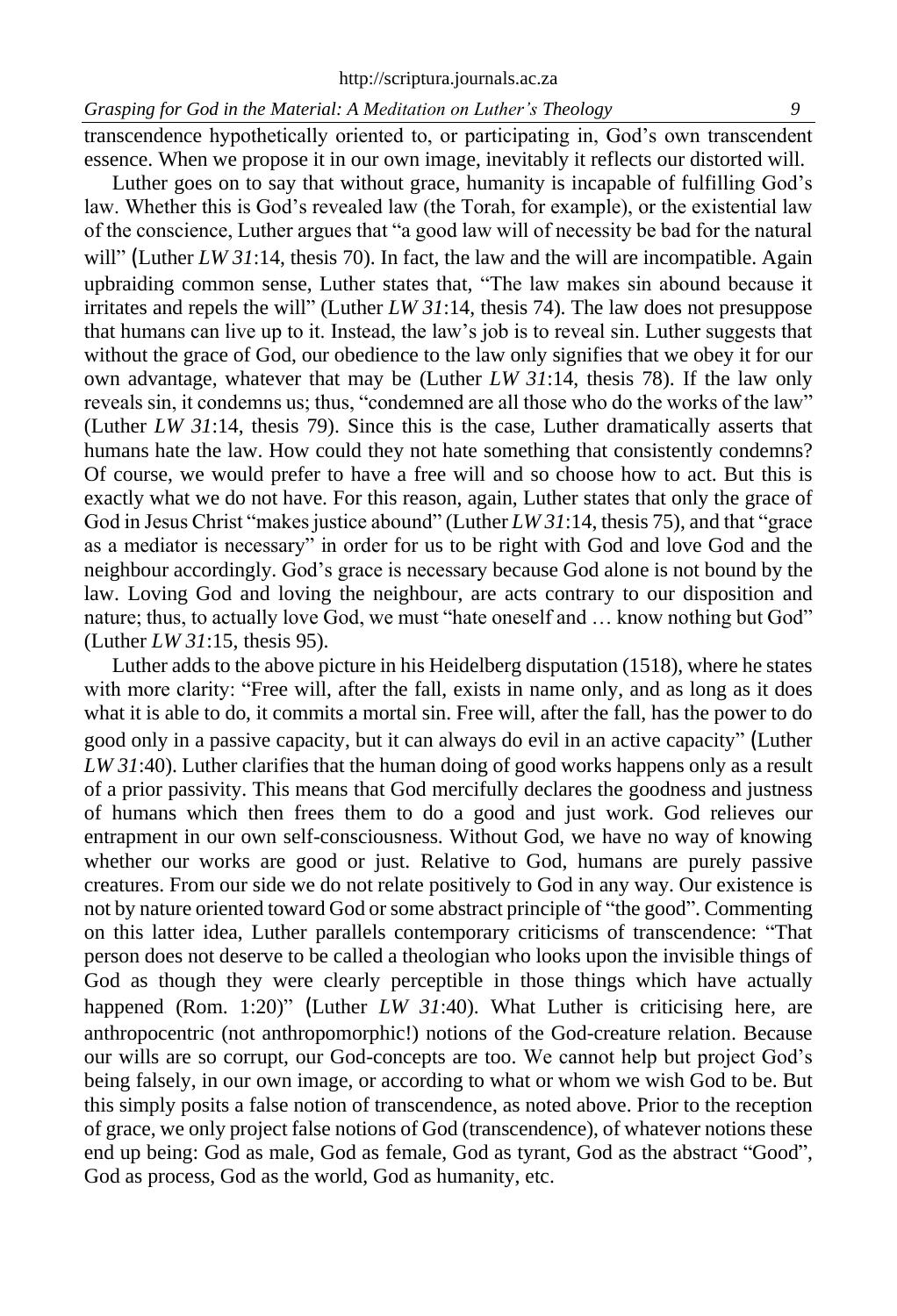How did we get to be in such a wretched position? For the ecologically conscious theologian, the problem is humanity as Christianity has commonly articulated it. Humancentredness leads to all the problems of our disastrous relationship to the world, ourselves, and God. For Luther, however, the problem is also humanity, but humanity under sin, though the consequences are much the same: disastrous and distorted relations. Humanity in the state of sin cannot help but act selfishly. As Luther recognises, obedience to the law without grace is simply a selfish act: we only obey the law out of concern for ourselves. If we doubt this, Luther tells us to reflect on the matter, and we quickly discover he is right. At the very least, we never live up to the standards of our own conscience. At best, even if we have God's law, how do we know if we have obeyed it with all our being (Deut. 6:4)? We are stuck with ourselves, obsessed with ourselves, our power, and our abilities, and we are close neither to God nor to good activity.<sup>19</sup> In order to see why this is the case, we need to look at Luther's account of the fall.

# *Sin as unbelief: Luther's tale of original sin<sup>20</sup>*

Luther argues that humans in their original state were in the image of God. However, this did not lie in any interior capacity, such as reason, or will, or intelligence, nor did it lie in a physical resemblance, such as the upright posture of human beings. No, "the image of God is something far different, namely, a unique work of God" (Luther 1958:62). Whatever our image is, it is such because God actively works and relates to it in a particular way. For Luther, God speaks reality into existence by the Word. This work of God is God's gift of grace and life, God's gift of an active relationship and discourse with creatures. Grace and life here are spoken, relational terms, designating the creature's relation to the God whose own essence is grace and life. In this state, human beings live a life that is very good and in line with God's will, free of fear of death and free of anxiety. Luther tells us that Adam and Eve lived a life full of love of God and of each other, completely for, and in recognition of, each other (Luther 1958:63). For Luther, God originally commanded that it should be this way: God prohibits eating from the tree of good and evil, and threatens death as punishment for disobedience. God gives God's own Word to establish a positive relationship with humanity. Human beings receive their existence by an act (a declaration) from outside themselves. Obedience to God in this sense simply means that humans acknowledge that this is the case. All humanity had to do, was peacefully co-exist with the rest of God's creatures, in a lush world of ample

<sup>&</sup>lt;sup>19</sup> An obvious question for Luther at this point is the following: who is he primarily speaking to? Are not the disproportionately wealthy and powerful the ones who have caused many of the problems we are facing? There is no doubt that this is the case. And Luther has a particular way of describing the selfishness of the rich and powerful, those whom McKibben identifies in his article as the ones most in need of change: the selfish have made an "idol of [their] belly" (Luther 1960, cf especially pp. 90-98). In this sense, the interjection of Luther is directed at those who are disproportionately powerful. Luther in his own day shows no patience with those who accumulate wealth and power and thus oppress the poor, as we see in the relentless criticism of them in his, A treatise on good works (1520) and, On trading and usury (1524). The powerful are most in need of a change of consciousness because they are most profoundly wrapped up in their own selfishness. But it is equally necessary for all to take note of Luther's entrance into this discussion of the ecological crisis, since even the least of these, once they see the liberation of justification and justice, are the ones who in solidarity know and speak this truth incessantly in order to effect change.

<sup>20</sup> I rely heavily on the work of Piotr J. Malysz (2018) on Genesis, sin, and the law for the account I offer in the next few paragraphs. For a complete version of his argument, beyond the topic under consideration here, see pp. 15-44.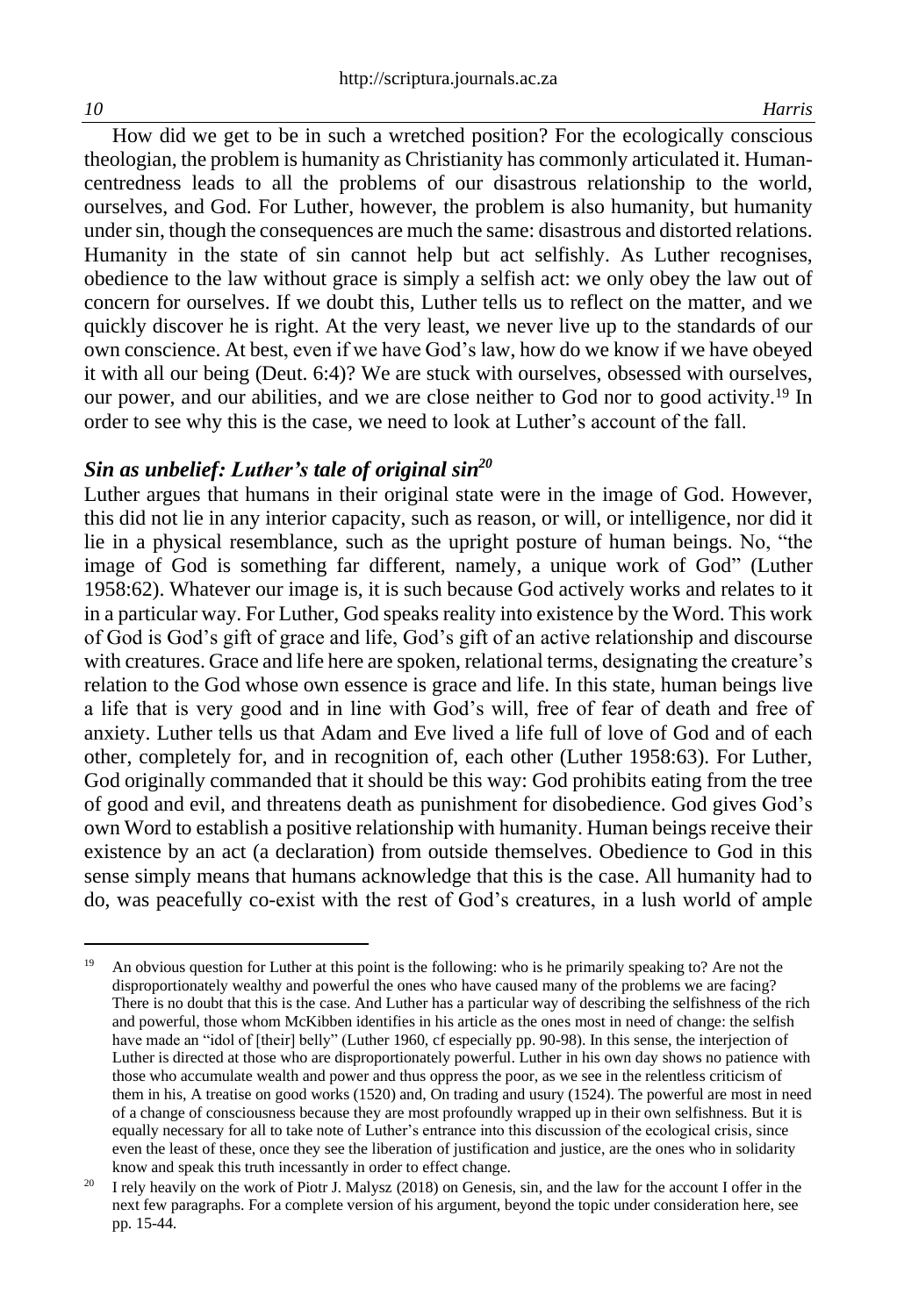resources for the flourishing of all living things. This is none other than the First Commandment: I am the Lord thy God. God is God, creatures are creatures. God's command is God's speech to human beings: it is God's Word, and all this Word asks is that humans acknowledge that God is God and they are creatures. They possess complete freedom, freedom for God and for each other. By living in the light of this truth, they let God be God.

The great temptation from Satan is, then, one which presses humanity to listen to another word rather than God's own. As soon as we begin to take another word that claims to tell the truth about ourselves, God, and the world seriously, we sin. Original sin for Luther is unbelief: "Unbelief is the source of all sins; when Satan brought about this unbelief by driving out or corrupting the Word, the rest was easy for him" (Luther 1958:147). If human beings originally lived in a state wholly oriented toward the trustworthy Word of God, and thus as creatures of faith, then to sin is to lose this faith and to begin to lack trust in God's Word, the Gospel. What was originally "Gospel and Law" (Luther 1958:146),<sup>21</sup> because God's Word to humanity at that point was one which set the foundation for a proper divine-human relationship – one simply built around humanity's free and loving openness to, and recognition of, God and neighbour – becomes a law which now condemns. This condemnatory law is the law Luther elucidates so clearly in the disputations above. Humans now become uncertain of whose word to trust: God's, or someone else's? Due to a lack of faith in God's original Word, humans listen to other words and invent false gods. Precisely because idols are false (since there is only one God), they exist "nowhere"(Luther 1958:148). Luther states succinctly: "The source of all sin is unbelief and doubt and abandonment of the Word. Because the world is now full of these, it remains in idolatry, denies the truth of God, and invents a new god" (Luther 1958:149). Trusting in a word other than God's, is simply idolatry, since God is the Word God speaks.

What causes this invention of new gods? Our unbelief, doubt, fear, and despair. As soon as the original Word of God is no longer trusted, the voice of the serpent demands an audience. "Behind the good will of God", then, "there now looms another will, not good, but uncertain and untrustworthy" (Malysz 2018:18). It is a short step from here to complete lack of trust in any word, and thus from this point to a total reliance on our own being as we run in fear from the Word of God. Adam and Eve fear punishment for their disobedience, which they clearly display by hiding. God has not yet spoken to them after their eating of the fruit, yet trust is lacking. Therefore, when God calls after Adam and Eve, "Where are you?", all they heard were "words of the Law" (Luther 1958*:*173*)*. Recall as noted above that the purpose of the law is to reveal sin. Piotr Malysz captures the pertinent issue: "God's whole being  $-$  in its inscrutability and unreliability  $-$  is now a threat" (Malysz 2018:19). Instead of a loving and gracious God, Adam and Eve conceive God to be inherently untrustworthy, a threat, and oppressive. This is the case because their conscience and orientation to God has been completely disrupted, and it quickly spirals out of control. As a consequence of their lack of belief, humans cannot help but fear and hate God, for the beckoning "where are you?" only oppresses the conscience. As a result of sin, Luther tells us that now "we have no knowledge about what God is, what grace is, what righteousness is, and finally what sin itself is" (Luther

<sup>&</sup>lt;sup>21</sup> "In that order!" as Malysz well recognises  $(2018:18)$ .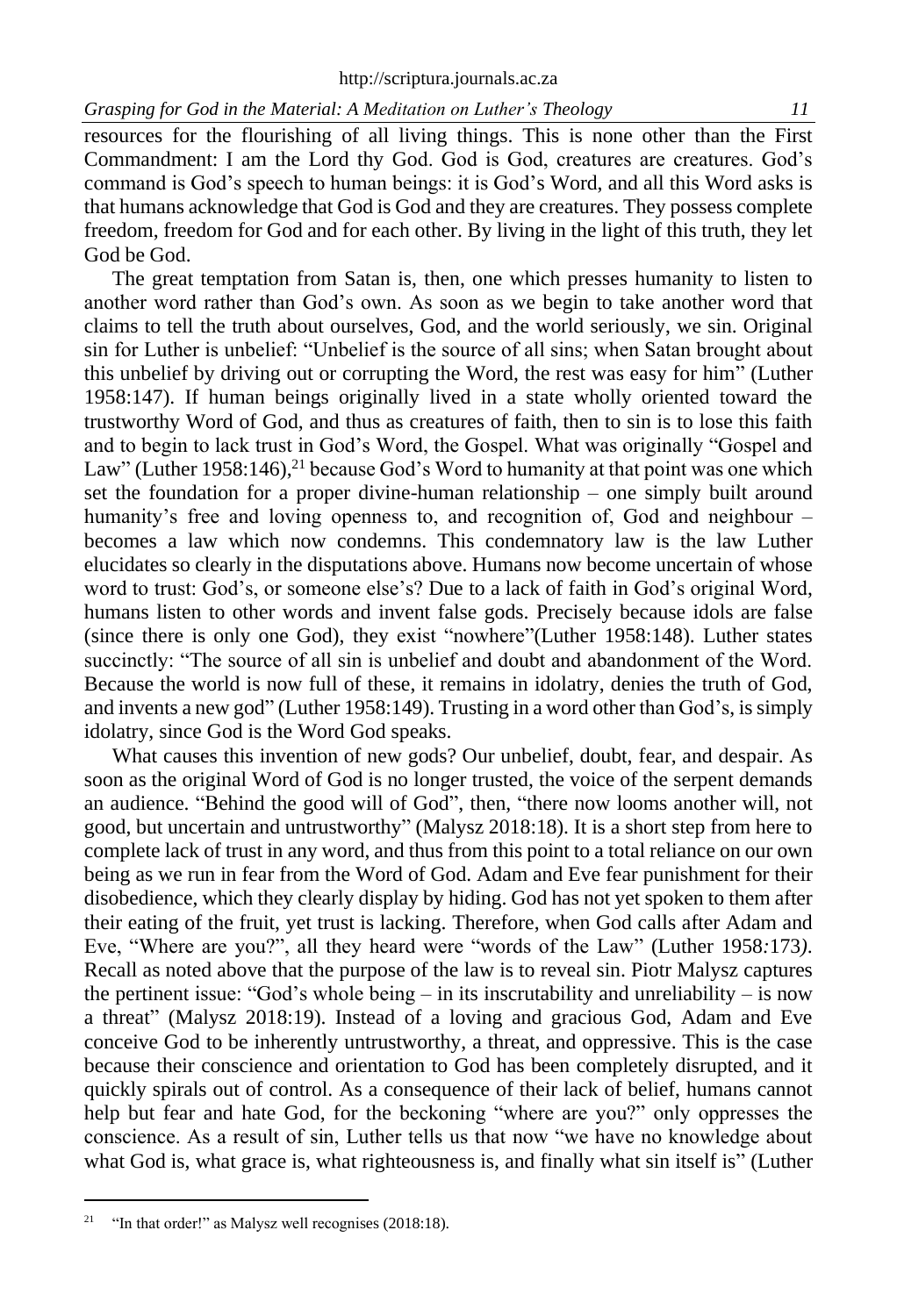1958*:*141). At this point, then, our entire reality becomes ambiguous. We do not know whom to trust. Thus, we invent gods and idols. We falsely project notions of the good. This is nothing other than to begin to justify ourselves. We only have ourselves and the world around us to go by, and so we become as "hypocrite[s] … the material and the worker at the same time", which is nothing other than "creature and creator at the same time" (Luther 1963:259). This is a contradiction of our essence as created, for we go about a process of constructing our own existence out of the materials at hand. Malysz helpfully notes that "one is thus constantly delivered up to oneself, inexorably faced with being less than one desires to be, or feels one ought to be" (2018:21). Alternatively, due to the overwhelming threat of law that lies heavy on our conscience, we despair (which is equally sin because it too expresses fundamental unbelief). How could we do any better than that? According to Luther, we cannot, because we have no word of guarantee that what we are doing, is good, loving, or just. This is the height of sin. In our creation of idols and false projections, all we are really doing, is casting images of our own desires and false hopes; our failed hopes, since we never live up to the creations and projections of ourselves that we repetitiously enact, often lead us to despair. Again, the law – whether God's or our own – always accuses. We live in a muddle.

Outside of Luther's explicit, biblically focused analysis, a quick reflection on our own situation as finite and fragile subjects in an ever evolving, infinite cosmos, reveals the same situation. As Wolfhart Pannenberg (1994) grasps well, in order to cope with the magnitude of the cosmos, which he argues is our constant presence before the "infinite", and more specifically, the various crises we face in this infinite cosmos, we often lift up our own, finite selves as the centre of reference for any understanding, and management of, the rest of reality.<sup>22</sup> Whether individually or collectively, people, peoples, and nations often anxiously protect themselves against the future, or against each other, with their own selves as the grounding, reference point. Following Søren Kierkegaard, Pannenberg dubs this simply the "anxiety of the self about itself" (1994:261). We build a world of concepts and institutions intent on protecting ourselves against whatever might be perceived as a threat, whether such a threat is explicit and conscious – a perceived enemy at our border – or unconscious – that feeling of dread and despair in facing the uncertain future. With our own self as reference point, the fact that we can even make a choice of action as something other than a "commitment to the good" already demonstrates our fragility and weakness as human beings. Pannenberg thus simply defines "sin as our human weakness relative to our destiny" (1994:258-259). We are always already entangled in evil and wrongdoing.<sup>23</sup>

For Luther, without grace, everything is menacing law, because we lost our original trust in the Word of God. All words of God without the clear promise of the Gospel are law, and these words constantly threaten. Malysz helpfully clarifies this: in "fact … the unbeliever [the one who no longer has possession of God's trustworthy word, the one

<sup>22</sup> See Pannenberg (1994), especially pp. 231-265.

<sup>&</sup>lt;sup>23</sup> To the objection that evil choices result from a neutral, free will, which thus might provide merely a secular, neutral concept/ground and thus absolve us from considering the theological concept of "sin" as a better way of thinking through evil in this world, Pannenberg reinforces the point that we are never neutral, and always caught up in systems of wickedness: "Hence it will not suffice to appeal to an act of free choice in explanation of the origin of evil and responsibility for it. If we do this, responsibility for a disposition that comes to expression in acts is confused with responsibility for an individual act" (1994: 259).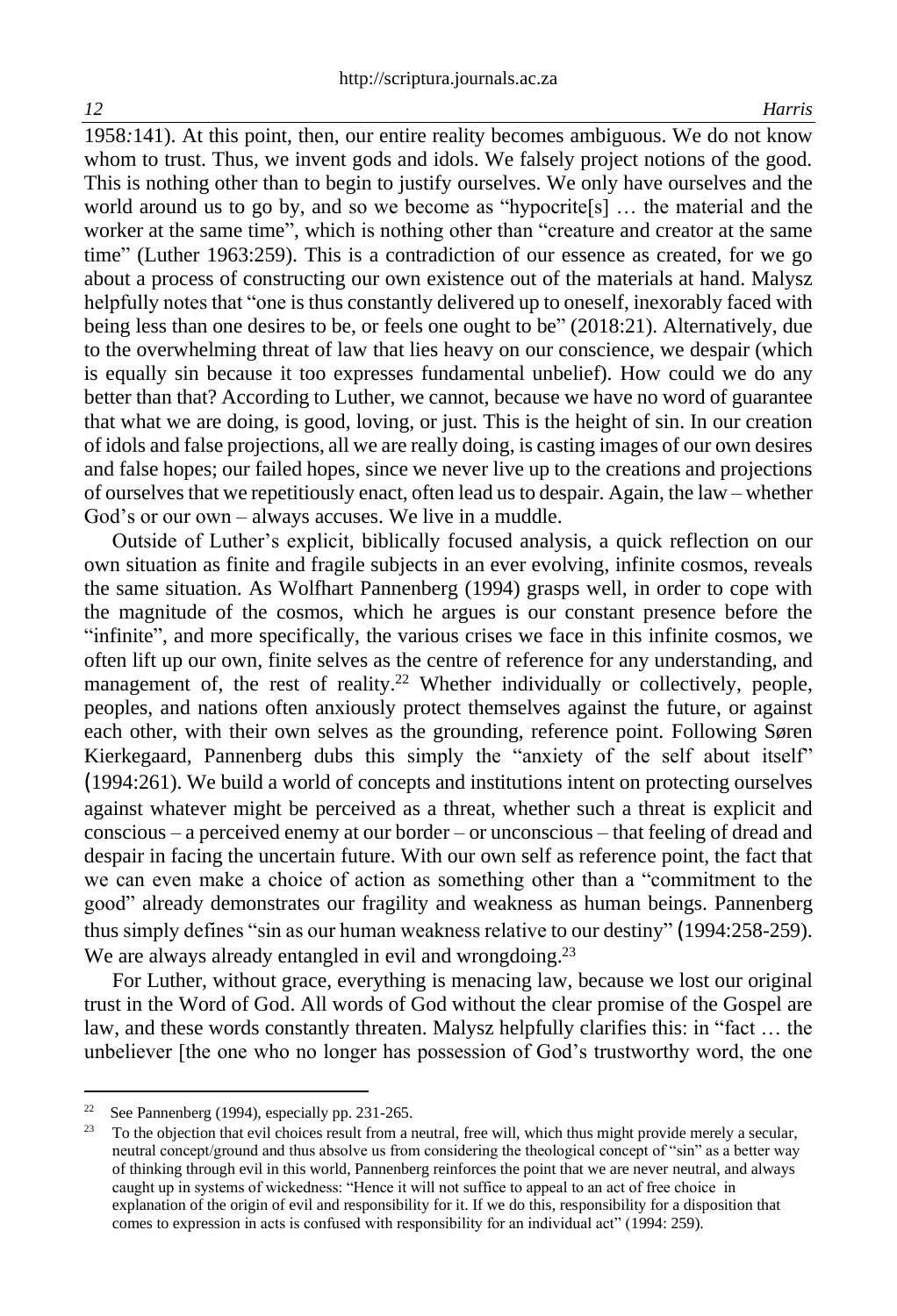who lacks faith] ... enacts the formal law of his or her collapsed self, the law that now drives the unbeliever to the contradictory self-expression as both a would-be god and an unfinished creature" (Malysz 2018:22). This means, Luther tells us, that humanity is "so turned in on [itself] that [it] uses not only physical but even spiritual goods for [its] own purposes and in all things seek only [itself]" (Luther 1972:345). In other words, we are selfish beings. Because we have lost trust in the original, clear Word of God, we are stuck with ourselves as an unending project.<sup>24</sup> This project concerning ourselves leads us to continually fail to make something of ourselves, or, alternatively, causes us to despair over our ever-mounting failed attempts.

# **Luther, the critics, and hints of a way forward** *Luther and the critics of Western Christianity*

Luther's tale about the origins of human sin explains why he says what he does in the two disputations examined above. When we no longer have a clear Word of God to guide us, to trust, to believe in; we make up our own, and a spiraling process ensues in which we become worse. We keep creating new gods, step up reliance on ourselves, and make use of whatever we can get our hands on in the process to aid our self-justification and protect ourselves against uncertainty. If this task becomes too daunting, and or if the law weighs heavily on us, we just keep on pressing forward, unaware of the gravity of the situation (as Luther says: we no longer know what sin is!), or we fear and despair. We simply attempt to move in an upward, self-transcendent direction. All these consequences demonstrate that we no longer trust God's Word. How could we? In this position, the most sensible thing to do, is to try the best we can to make something of ourselves, and hopefully improve ourselves in the process. As Luther says, however, we cannot become good, just, or righteous, and learn to love our neighbour, the earth, or God, simply by habituating good, just, or righteousness in ourselves. We have a law that we cannot ever live up to, one which always condemns and reveals our ineptitude. Thus, in order to begin to act in a goodly manner, something, or better, someone from outside of ourselves must interrupt our *incurvatus in se*. Before God, we are purely passive creatures. The process of being made righteous is a creative act of the Spirit of God in us, through a new clear Word that tells us who and what we are, and therefore frees us to be completely for our neighbour, the earth, and God. Luther distinguishes between the two gifts of mercy (grace) and righteousness. God's favour, on the one hand, is God's self-declared merciful relation to us; grace is God's Word of justification pronounced over us, freeing us from our own act of self-justifying. On the other hand, we remain material, sinful, fleshy creatures, and so God's gift of righteousness through the Holy Spirit moves us in this life, killing the old self and raising us anew in freedom before God and neighbour. We are promised future fulfillment through the Word and action of God in Christ, and now in this life the Spirit begins the process of healing.<sup>25</sup> Instead of moving upward toward transcendence, God moves downward to us, becoming incarnate in the midst of the world, on a cross, no less! This is the picture we must grasp in order

<sup>&</sup>lt;sup>24</sup> Capitalism's penchant for continuous, even infinite, growth, and seemingly willful ignorance of our planet's finite resources, is one of our world's contemporary iterations of Luther's point. We have so elevated ourselves to positions of creative control over the earth's material resources that the fact that we are indeed also material, is ignored. We thus are very much creator and creature at the same time.

<sup>&</sup>lt;sup>25</sup> See Luther's especially thorough treatment of these ideas in his treatise Against Latomus (1958:226-240).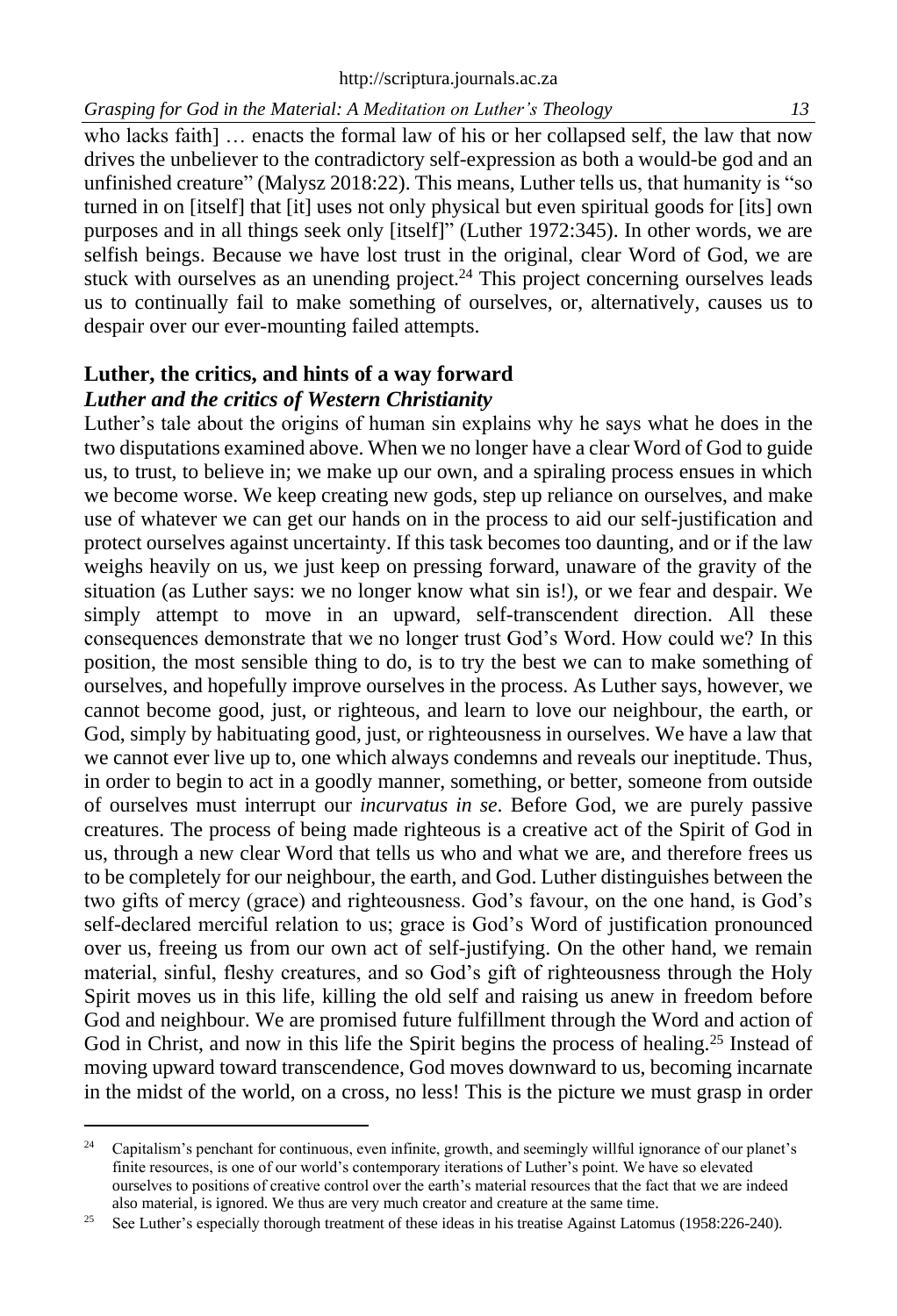to have the *Zeitgeist* changed. We shall see below how this works in Luther's theology of creation.

The ecologically conscious theologians who are critics of Christianity would obviously agree with Luther: humanity is the problem. *Homo faber* – man the maker and user of available tools and material – with a distorted consciousness, only produces injustice and evil, on display in full clarity in the exploits of colonialism, capitalism, and the ecological crisis. For Luther, as we will see below, this is not merely an interior issue for humans in their individual relationship to God. Instead, the issue also involves our entire field of external relations. God is only available mediated materially in creation, and the disrupted God-human relation affects all the relations in our environment (our ecology!). Luther and the critics examined above all identify human projection and selfcreation, especially as these undergird both our own status as humans and our crudely anthropomorphic projections of deity, as the problem. Thus, ecologically conscious critics would seem to agree with Luther in critiquing man the maker. But it is this precise point that is the issue to which Luther critically interjects and objects.

While the new visions for theology proffered in part one above might reject the personal God of Luther as unbelievable, outdated, or simply part of the problem, Luther counters and asks: who can tell all of us that what we do to each other and the earth is good or evil, is for the benefit of our neighbour or self-centred? The ecologically conscious theologians critique humanity the self-creator but seem to offer little more constructively than a diversified, conceptually ambitious, self-creator. Though our understanding of the human being is up to date – as evolved, on the plane of immanence, co-equal with all life-forms, fragile and not in any way special, subject to the becoming of the cosmos – the materials remain the same: ourselves and our environment. We work with what we have, to the best of our scientifically informed knowledge and based on our own rational judgments of who and what God (or we) could be. Ecologically conscious critics rightly name the sins of classical Western Christian conceptuality; they are serious, and they are many! But the problem is, such critiques displace the God whose favour leads us out of our sinful state. These critiques are left in dependence on their own word(s) alone. When everything is interconnected, we lack an account of why we are this way, and we remain mysteries to ourselves. Without the specific Word of grace and divine favour, how are we to judge a world of process and becoming? Put differently, do we ever have a guarantee that our actions will be just? God's law, or, put in secular terms, our self-consciousness and self-judgments, always accuse. Primavesi's call for justice demonstrates the problem acutely: we will know that our acts are just when we judge them ourselves in the future by our own standards of non-violence vis-à-vis the fragile creation.<sup>26</sup> Whether we can say that our actions are non-violent toward our co-

<sup>26</sup> See Primavesi (2000) pp. 72-80 on judgment and justice, and how these relate to God, pp. 137-153. One comment of hers is particularly telling: "If we hand over responsibility for the effects of our actions to God, then we hand over accountability for the quality of our present relationships and their future effects, on the (sometimes voiced) assumption that God will intervene (or not, as in the case of the Irish famine) to prevent future generations suffering from them. Our freedom disappears in direct proportion to the totalizing of divine omnipotence" (p. 141). Notwithstanding her lack of consideration of the classical position of noncompetitiveness between God and creatures because power or freedom are not shared in a zero-sum game, with Luther we can identify the core problem. Her account of God's deity in classical Christianity demonstrates precisely the analysis Luther provides in Genesis: Primavesi can only assume that God is a disembodied rationality, a word of law and command – one that we either fear or ignore (of course, because of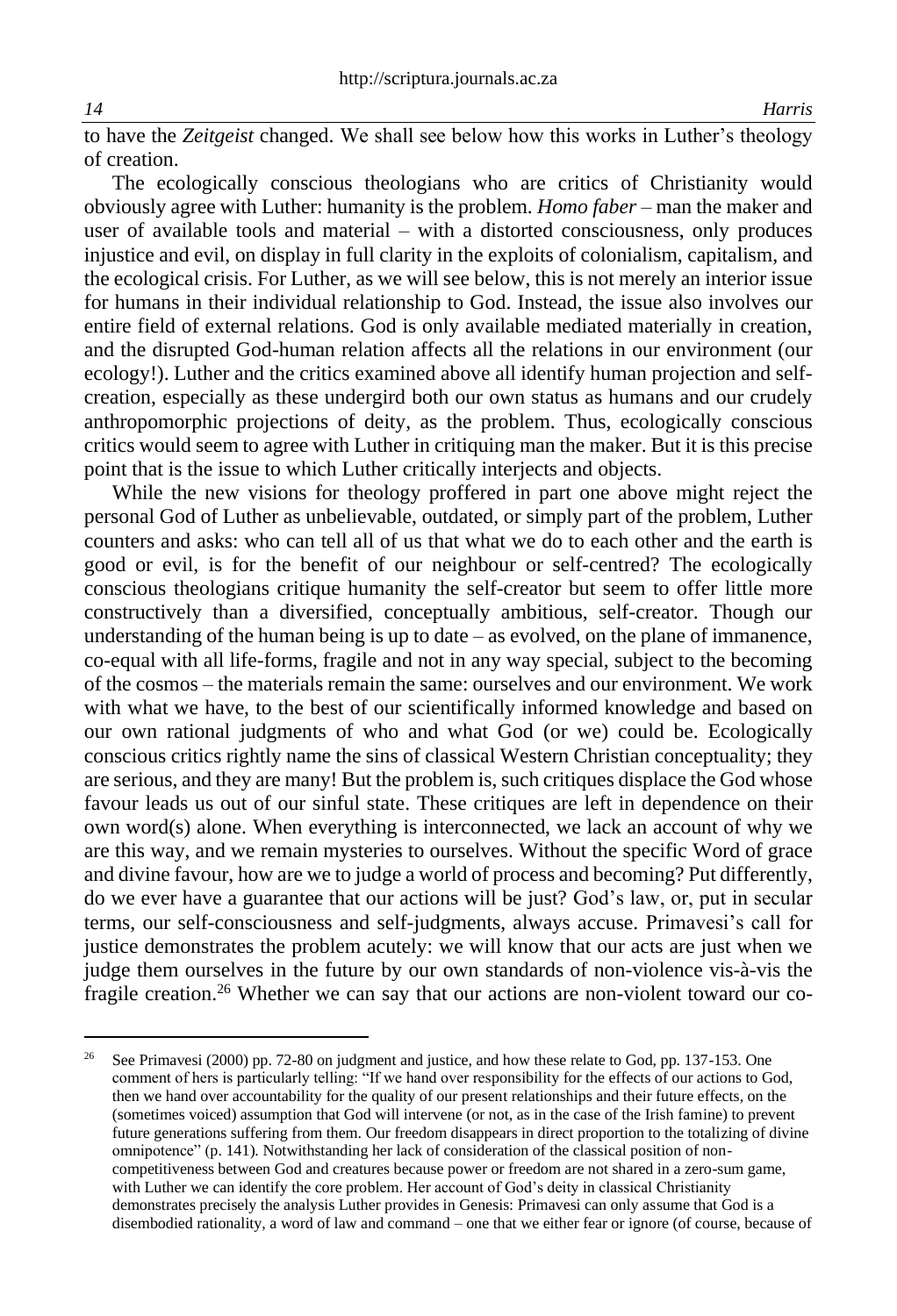evolving environment, or whether future iterations of humanity tell us so, this remains nothing other than an act of self-justification. And in this way, we are always caught in a process of both self-accusation and relentless judgment of others. From Luther's perspective, we have lost the story of who and what we are, with no one outside ourselves to tell us. Simply put: *we* cannot change our self-consciousness alone, nor does the interrelatedness and openness of all reality take us any further here. We are capable of realising the problems in which we are trapped, but at the deepest level we lack the capacity or vision to change ourselves. Left to our own self-judgment, the latter only causes more uncertainty. McKibben's article is direct evidence of this. Change takes time, and old habits die hard, but Lynn White wrote his provocative article over fifty years ago, and as McKibben details so thoroughly, things are no different, regardless of how much better informed we are. We have no assurance, no Word of God in which to trust, and we simply beg ourselves to change. With Luther, then, we need God *extra nos*. This is (still) the dramatic vision needed to have our consciousness changed.

### *Luther's Theology of Creation: A way forward*

In opposition to the definition of humanity as self-creator, self-actualiser, and selfjustifier, actively working with the materials at its disposal, Luther defines humanity as follows: "Paul in Romans 3 [:28], 'We hold that a man is justified by faith apart from works,' briefly sums up the definition of man, saying, 'Man is justified by faith.'" (Luther 1960:139). Humans *are* by definition human as justified beings by faith and grace alone, i.e., passively, by the activity of God alone. "Therefore," Luther tells us, "man in this life is the simple material of God for the form of his future life … Just as the whole creation which is now subject to vanity [Rom. 8:20] is for God the material for its future glorious form" (Luther 1960:139). Life consists solely of the material: "But as this life is, such is the definition and knowledge of man, that is, fragmentary, fleeting, and exceeding material" (Luther 1960:138). As White, Ruether, Primavesi, and Kaufmann insist: we encounter God in the material becoming of the cosmos or not at all. Luther agrees! God's presence to creation is necessarily mediated materially, but *who* we encounter in the material, makes all the difference.

Luther argues that God is present to creation in three ways. First, God is present circumscriptively in the life and history of Jesus of Nazareth; here "space and object correspond exactly" (Luther 1961:215). This means that God's presence in Jesus is simply the space-time object of humanity's experience of the historical person Jesus of Nazareth at the beginning of the 1<sup>st</sup> century. God is present in a specific time, in a particular place, and in a particular person, an object among other objects. Second, God again is in a definite place, but this time "in an uncircumscribed manner" (Luther 1961:215). This means that God is present in space and time, but is not restricted to space and time in our natural way of observing and experiencing it, i.e., God is not a simple, empirical object among other objects. An example of this can be found in the church's

our sinful false projections, it was almost inevitable that she conceives of God in this way). In fact, we hate such a God. Either way, according to her we simply must move on with ourselves and create ever-new godconcepts that best fit evolutionary and Gaia science. We have demonstrated the problems Luther has with such a position. We should note, however, that many of her comments concerning the God of rationality and law of Western Christianity are actually shared by Luther. He thus wants to address the issue head on; if Luther's analyses are correct, Primavesi only accentuates the problem.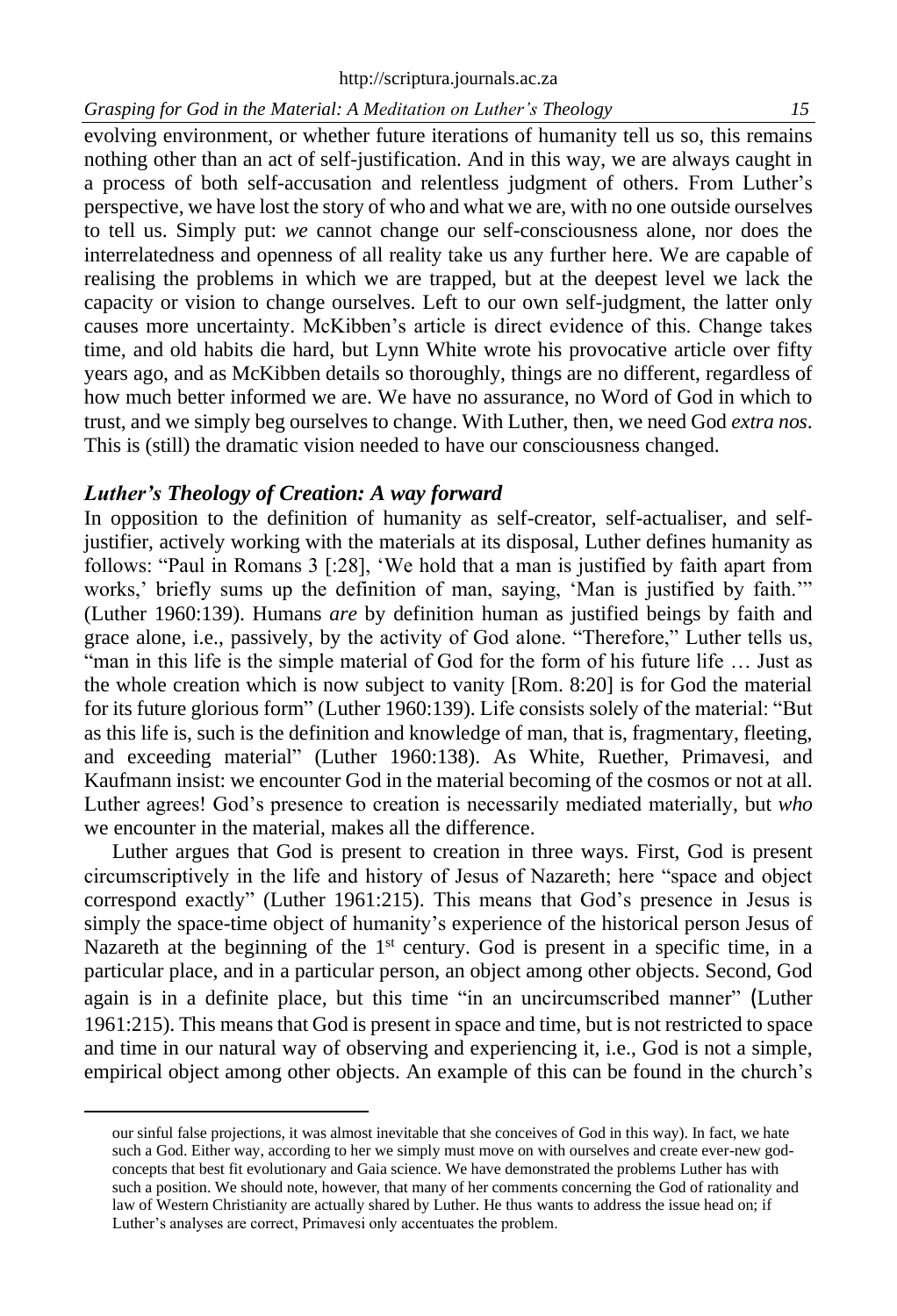practice of the Lord's Supper: God is present in the bread and wine, but is not limited to the latter's material space and extension. There is more there than meets the eye. We also see this in the resurrected body of Jesus of the Gospel narratives: he passes through doors, for example. He is present in material reality but not limited by it. Finally, God is present in a third way "repletively" (Luther 1961:216) and supernaturally: "God is simultaneously present in all places whole and entire, and fills all places, yet without being measured or circumscribed by any place, in terms of the space which it occupies" (Luther 1961:216). This third mode of presence is the most important for us here. In this third mode, God is fully and completely present as God in the material, and, recall that the material is precisely that passive material on which God works the future. However, what is crucial here, is that the God encountered and grasped in the material is none other than the clear Word of Jesus Christ. Luther is worth quoting at length:

Here you must take your stand and say that wherever Christ is according to his divinity, he is there as a natural, divine person and he is also naturally and personally there … But if he is present naturally and personally wherever he is, then he must be man there, too, since he is not two separate persons but a single person. Wherever this person is, it is the single, indivisible person, and if you can say, 'Here is God,' then you must also say, 'Christ the man is present too.' … And if you could show me one place where God is and not the man, the person is already divided and I could at once say truthfully, 'Here is God who is not man and has never become man.' But no God like that for me! … No, comrade, wherever you place God for me, you must also place the humanity for me. (Luther 1961:218-219)

What Luther makes so clear is that when we encounter God in the material reality, we encounter none other than Jesus Christ, fully God yet fully present to, in, and mediated by the material. If this is not the case, then we would not be certain that it is indeed God whom we encounter. Immediately we see a reversal of the picture of the fall. Sin originates when we cease trusting and believing in the clear Word of God. In Jesus Christ, God's Word is proclaimed anew, and it is the speaking of this particular Word that makes us who and what we are as human beings. Jesus Christ, the God-man, fully human and material, is the Word which "makes justice abound" (Luther *LW 31*:14) and mediates grace. This specific Word is the key to a proper understanding of material reality, God's presence to it, and where it is going. Note, however, that this presence of God to the material is dynamic and open; it is the presence of God that works the future of the material. God is always ahead of us in this process.<sup>27</sup> As we continue to learn about the reality in which we live, its fragility, its evolution, its dynamism and openness, we also encounter God's promised presence and active working there. Material reality is indeed dynamic, but relative to God, it remains passive. God's creative goodness, justice,

Again, *pace* Primavesi's account. "The 'deposit of faith," she tells us, "is presumed sealed against time and its effects" (2000:143). Of course, on her account of God after the fall, this is all she can say. But Luther's God, who creatively and actively works faith, is no timeless God. Rather, God is the truly creative one, the most active, but as such is *personal*. Thus, Luther's God who gives us faith through the Word is not at all incompatible with evolution and process. God is more open and dynamic than our reality could ever be because God is present to it materially, yet, as such, is also its future. Cf. Luther again on this issue in his Lectures on Genesis, *LW 1*:27.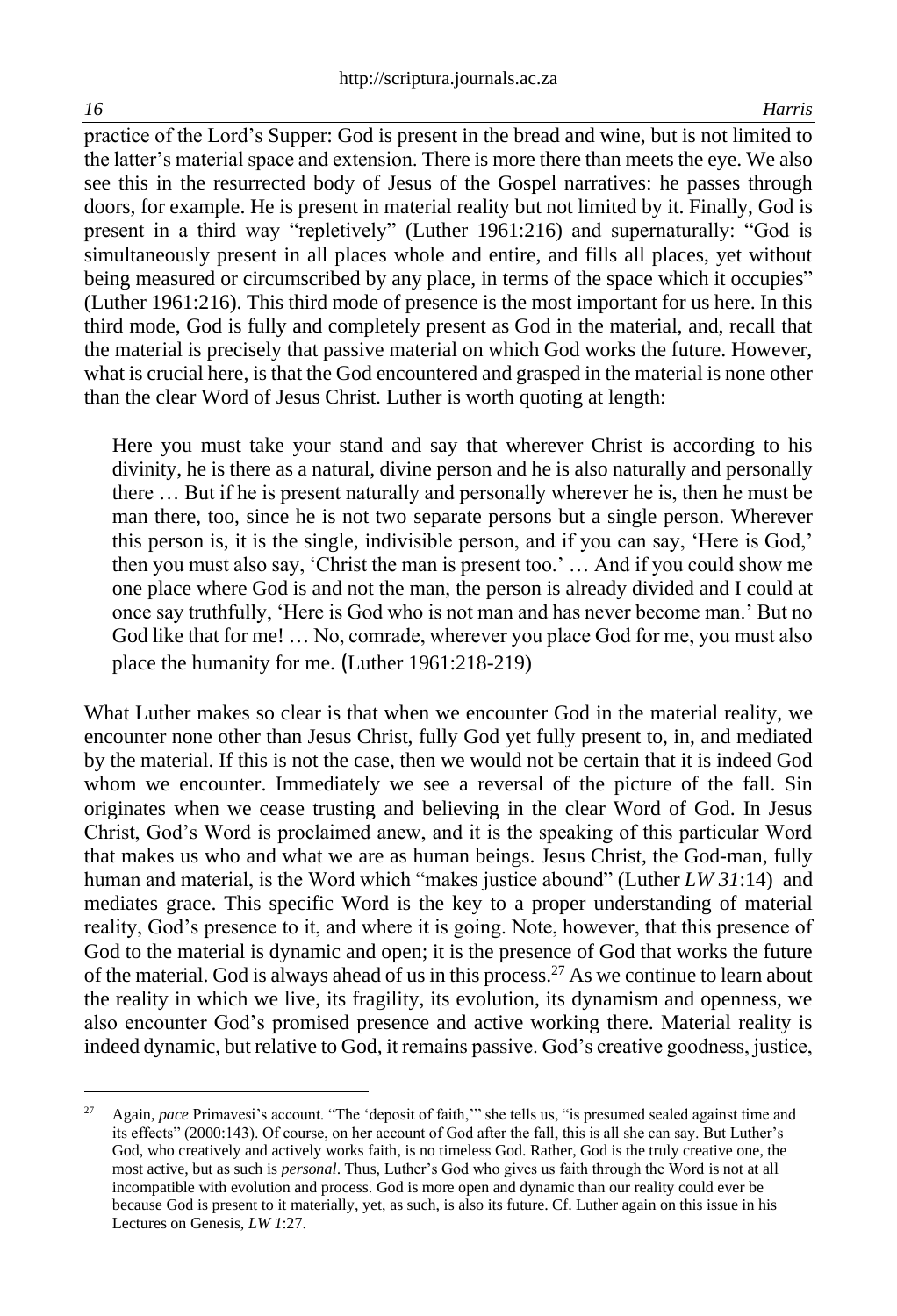and love make relational and remarkably dynamic reality what it is and will be. We are embedded in the material as bodies, and we only live, move, and have our being within this immanent frame. Encountering God's Word here frees us to do good and to love ourselves, God, and our neighbour because we now know what it is to do so. We do not create ourselves, nor do we have to make something of ourselves. We do not need to relate ourselves to some transcendental hierarchy of being, or consider some part of ourselves as separate from material reality (dualism). Instead, we hear who we are through the Word, and this frees us to be unconcerned with self-justification and thus free for our neighbour and the earth. The counterintuitive framework of a passivity upon which God actively operates by the Word alone, is the dramatic event that we must grasp in order to understand who we are. This is necessary due to the seriousness of sin. Perhaps the best way to understand the concept of "passivity" here, is in the following sense: when everything is so deeply interconnected, God's interruptive Word separates ourselves from ourselves, thus gifting us a freedom of conscience to evaluate who and what we are, what we are properly capable of (our limits), and what we should desire for the ecological future of this planet. Again, as noted above, it is not that God does our active works for us. We remain, as finite creatures, fully active. We do need, however, a Word, a promise, which, when spoken to us, does indeed tell us something new about who and what we are. Not only does this Word tell us how God favourably sees us, but it also arrives deep in the midst of material reality, witnessing to the creative, transcendent God's hidden presence in the human being Jesus of Nazareth.

When we turn to Luther's lectures on the early chapters of Genesis, we see God's radical presence to all creation in this third mode. Luther notes that God only makes Godself known by the Word (Luther *LW 1*:11), and, as we saw above in the disputations, God's Word is the most active thing, that "operative Spirit" (Luther *LW 31*:13) which works the future flourishing of the material. It is, Luther tells us in his reflection on the Spirit hovering over waters at creation, "the office of the Holy Spirit to make alive" (Luther *LW 1*:9). Regarding the visible and the material, i.e. the ecological environment in which we live and move, we need not imagine God to be anywhere else than where the Word promises to be! God is not the God that is much maligned by the critics of classical Christianity. No! God is deep in the flesh, radically present to material reality in all its fragility, its dynamism, and its immanence. "It is therefore insane," Luther states, "to argue about God and the divine nature without the Word or any covering" (Luther *LW* 1:13). God is present there explicitly as material, i.e., as Christ Jesus, or God is not worth talking about. And Christ Jesus is nothing other than that Word of love, righteousness, and kindness that tells us we are loved, worthy, and gives us a future, in spite of our fragility and continual rejection of such a promise. We thus should never project false notions of transcendence, unlike "those who want to reach God apart from these coverings [who] exert themselves to ascend to heaven without ladders (that is, without the Word)" (Luther *LW 1*:14). Again, no! God creates all through the Word, and all material reality is expressive of this Word (Luther *LW 1*:47). We need not look elsewhere. God's Word is even "present in the very body of the hen and in all living creatures" (Luther *LW 1*:53).<sup>28</sup> For Luther all of this creation is materially bounteous and

<sup>&</sup>lt;sup>28</sup> We should note here that all of non-human creation is also given a future, and thus we do not justify it, nor does it justify us. The harm we inflict on nature certainly reveals that we continue to remain in bondage to our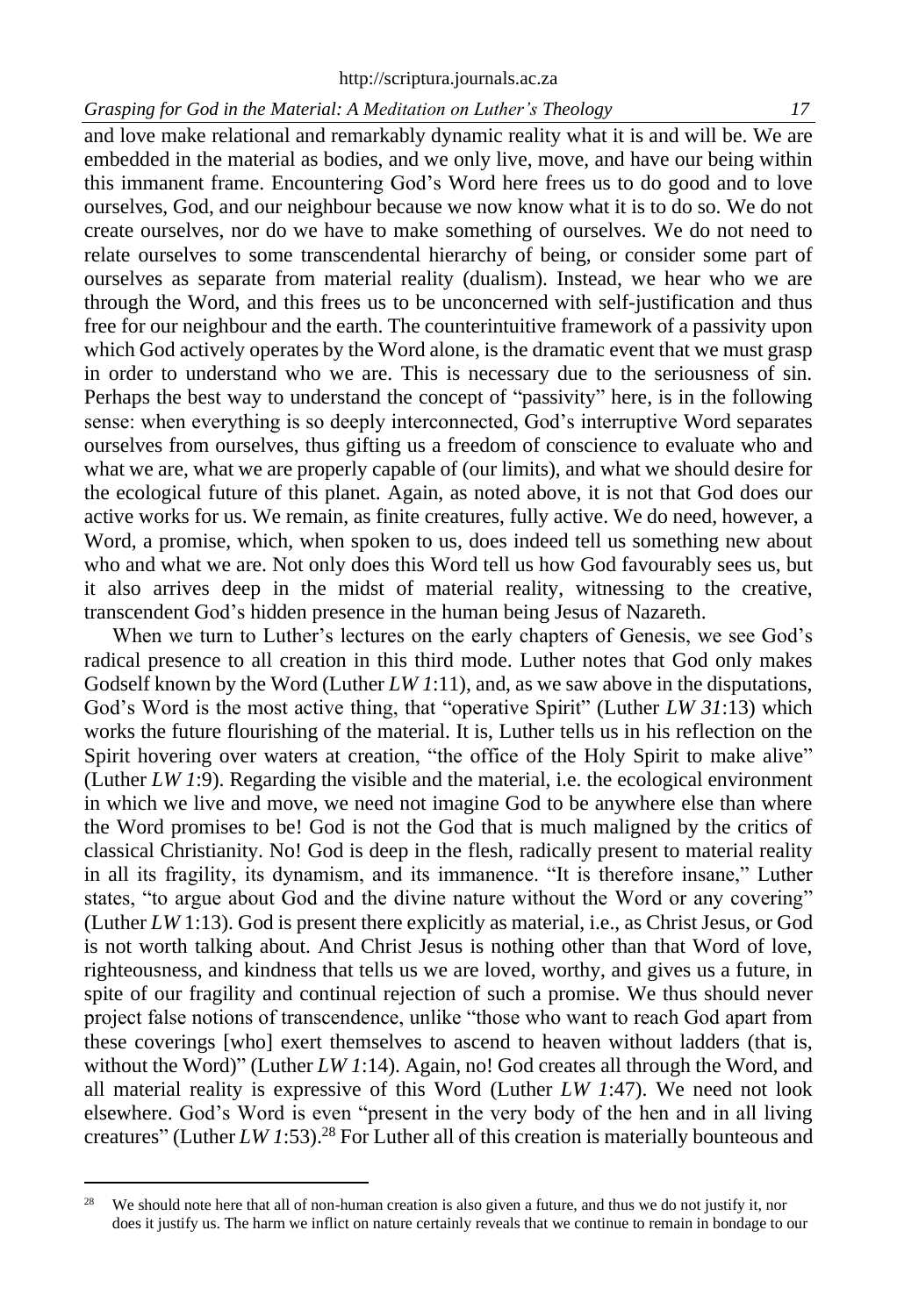open, reflecting the providence of God that actively works the future of every organism, down to the minutest of details (Luther *LW 1*:39ff.; 47ff.).

To the objection that Luther's God is radically anthropomorphic, he simply notes that such a judgment is incorrect. God reveals Godself in a radically simple way: in, by, and through the Word. As we saw above, we reject it at our own peril. This was God's original revelation by Word in the garden through the simplest of commands, and this is God's revelation in the clearest Word: "Behold, I am making all things new" (Rev. 21:5) continuously, in the material. Thus, when God reveals Godself in this way, "we [must] embrace this wrapper [the material], adoring, praying, and sacrificing to God there" (Luther *LW 1*:15). Luther concludes this thought: whoever does not grasp this does not apprehend God, and does not let God be God in the way God wants to be (Luther *LW 1*:15). And God wants to be God for us. Again, this mode of presence is God's hiding under the opposite. God is always active and working in creation, and this is God's hidden presence. In this sense, postcolonial and Lutheran theologian Vítor Westhelle rightly notes that God's radical presence to and in material reality is equally there in creation's beauty, yes, but also in all its entropy, fragility, and death (Westhelle 2017). Attention to this point in Luther is usually given to his early theology of the cross, where God lies hidden under the opposite (Luther *LW 31*:52-53). <sup>29</sup> For Luther, God is fundamentally creator and preserver of all that is. Though material reality comes into being and passes away (entropy, fragility, death), God is not finished with creation. God still actively creates: "Thus God creates throughout the entire world every day, even though he could have made [everything] at once" (Althaus 1966:106). As Paul Althaus notes, "God is not yet finished creating but is still working at it … God is actively present, working and creating *in all* reality" (Althaus 1966:106; emphasis mine). God is present, period. Moreover, <sup>30</sup> God is present and hidden even in our sin. To reject God's Word to humanity as crudely anthropomorphic, or to suggest that we should no longer concern ourselves with justification (salvation) but instead merely with justice, because God as personal saviour is simply inconceivable in the light of science, is to miss Luther's radical intervention in the discourse concerning the ecological crisis. In fact, Luther would add, this is the only way to have our consciousness changed so that we then are free to be for the world. We need someone outside of ourselves, but equally materially mediated, to free us from our *incurvatus in se*. We need separation from ourselves. Thus, "God's creativity is manifest in and through [our sin]. It is this creativity … that makes knowledge of God possible" (Westhelle 2017:128). Recalling Luther's denunciation of false projections of transcendence, we do not see the visible workings of the cosmos and

sin, but it does not follow that the becomings of the cosmos and the material order, or a better knowledge of them, frees us to make changes in ourselves. The evolution of the created order, and the repetition of difference as time proceeds, merely enacts a repetitive ontic order. Thus, the deep structure of reality, that God relates to all that is not God via the Word, and the categories of grace and sin, are not worked out other than at this ontological and *theological* level. We must understand that God only works through the becoming of the created order, but we must see that *God* indeed works there in a specific way, in the Word of promise.

<sup>&</sup>lt;sup>29</sup> In a recent, fascinating study, Steven Paulson (2019) traces this theme in Luther's theology with remarkable clarity. Paulson argues that the early ambiguities arising from the theology of the cross, and potential cross mysticism therein, get worked out as Luther more and more identifies God's presence in creation in the finite, all-too-human preacher of the Word. The logic behind the theology of the cross and God's hiddenness under the opposite does not disappear in Luther's thought, but instead becomes all the more radical.

<sup>&</sup>lt;sup>30</sup> It is necessary to note that ecologically conscious theologians too affirm that God is necessarily present immanently in the tragedy and fragility of the cosmos' becoming. Luther is not unique here.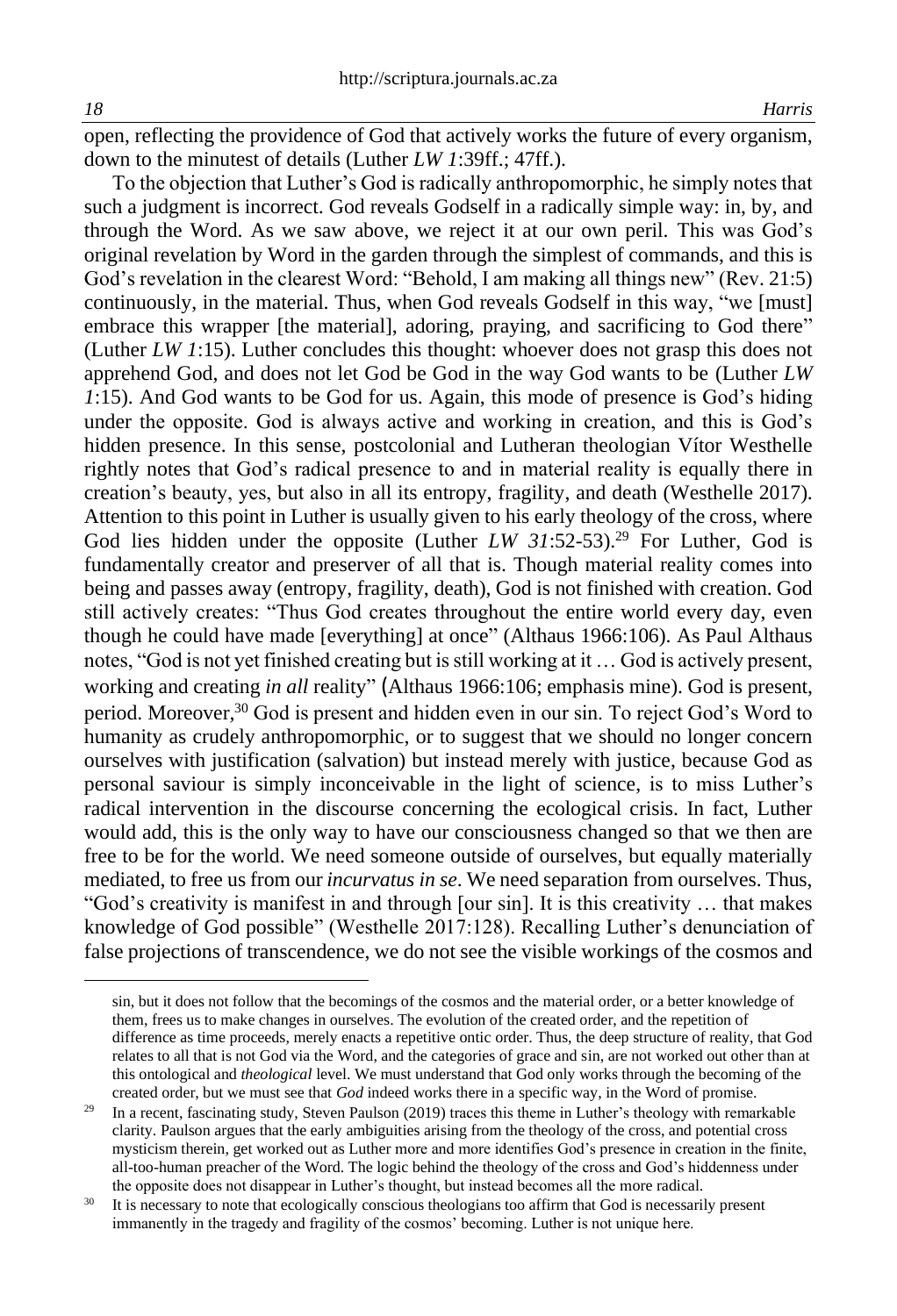move to the invisible where God might be. No, God is not beyond. God deep in the material sends us "back to the depths of our own existence … [where] the infinite is never attainable, but always present in the mirroring transparency of the visible" (Westhelle 2017:130). What is deeply visible is our sin and incapacity to effect real change, but it is precisely here that God's Word actively penetrates and frees us. God unwinds our incurved nature.

We clearly need a change of consciousness. The ecological crisis reveals to us that we are radically part and parcel of the material world within which we live, move, and have our being, and there is no outside. There is, however, a beyond the given. For Luther, we know this in the Word of grace, in the future opening Word that frees us from ourselves and for the neighbour and the earth. We either begin to seriously attend to the problems in our treatment of the environment, or we perish, as McKibben demonstrates. Hence the future of theology lies in thoroughgoing attention to the doctrine of creation and the production of creation theologies in order to address the great crisis of our time. Theology which does not address such serious problems, is a theology not worth doing. Those theologians who have worked on the ecological crisis over the last half century embody this attitude and practice, hence their rightful rejection of so much previous theology. Theologies need the proper resources for their tasks. The argument here has been: in the midst of this effort, why not examine Luther's theology of creation? As I have argued, Luther adds to a creation theology that necessary element for our consciousness to undergo change. In the midst of materiality, God interrupts the incurved spiral of sin wound so tightly in and around us, through a clear Word about creatures: grace, mercy, forgiveness, favour. This Word frees us to be a certain way toward each other and all creatures, and we do not have to keep justifying ourselves, unsure of what we are doing and where we are going.

# **BIBLIOGRAPHY**

- Althaus, Paul. 1966. *The Theology of Martin Luther*, trans. Robert C. Shultz. Philadelphia: Fortress Press.
- Aristotle. *Nicomachean Ethics*, rev. ed. Jonathan Barnes and Anthony Kenny (2014). Princeton: Princeton University Press.
- Forde, Gerhard O. 1990. *Justification by faith: A matter of death and life*. Eugene: Wipf & Stock.
- Jones, Serene. 2000. *Feminist theory and Christian theology: Cartographies of grace*. Minneapolis: Fortress Press.
- Jüngel, Eberhard. 2014. *Justification: The heart of the Christian faith.* London: Bloomsbury.
- Kant, Immanuel. 2000. *Critique of the power of judgment*, ed. Paul Guyer and trans. Paul Guyer and Eric Matthews. Cambridge: Cambridge University Press.
- Kaufmann, Gordon. 2000. *In the beginning… Creativity*. Minneapolis: Fortress Press. \_\_\_\_\_.2004. Response to Elizabeth Johnson. In Dieter T. Hessel and Rosemary

Radford Ruether (eds), *Christianity and ecology: Seeking the well-being of earth and humans.* Cambridge: Harvard University Press, 22-27.